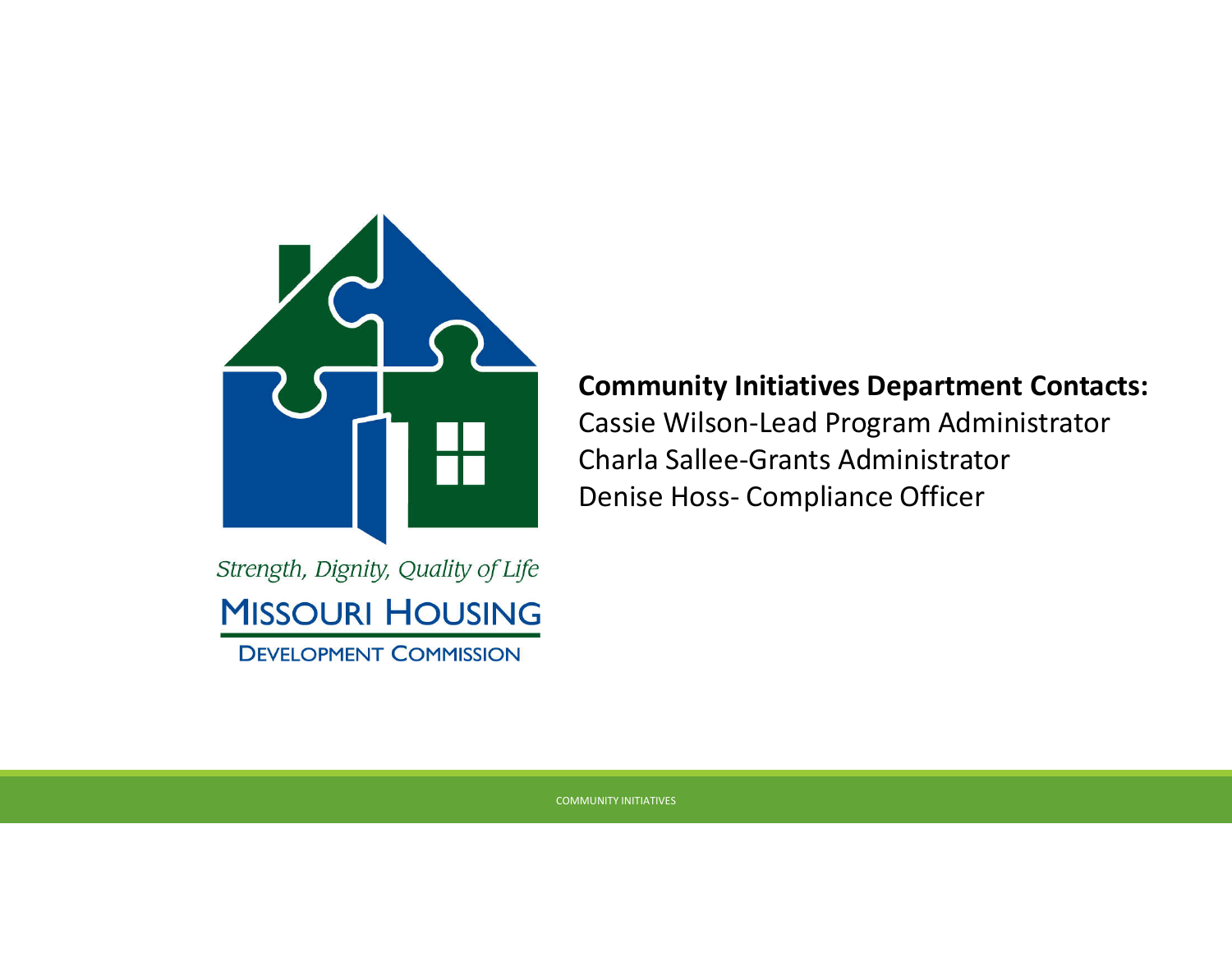## Housekeeping

- The microphone for every participant will be muted during this webinar
- Please use the correct webinar platform for questions and we will do the best to respond
	- We will be responding to questions that have to do with the overall group. If it is a question relating only to your agency, please reach out to one of us separately via phone or email
- This will be recorded and posted to the website for future reference or for anyone who could not make it today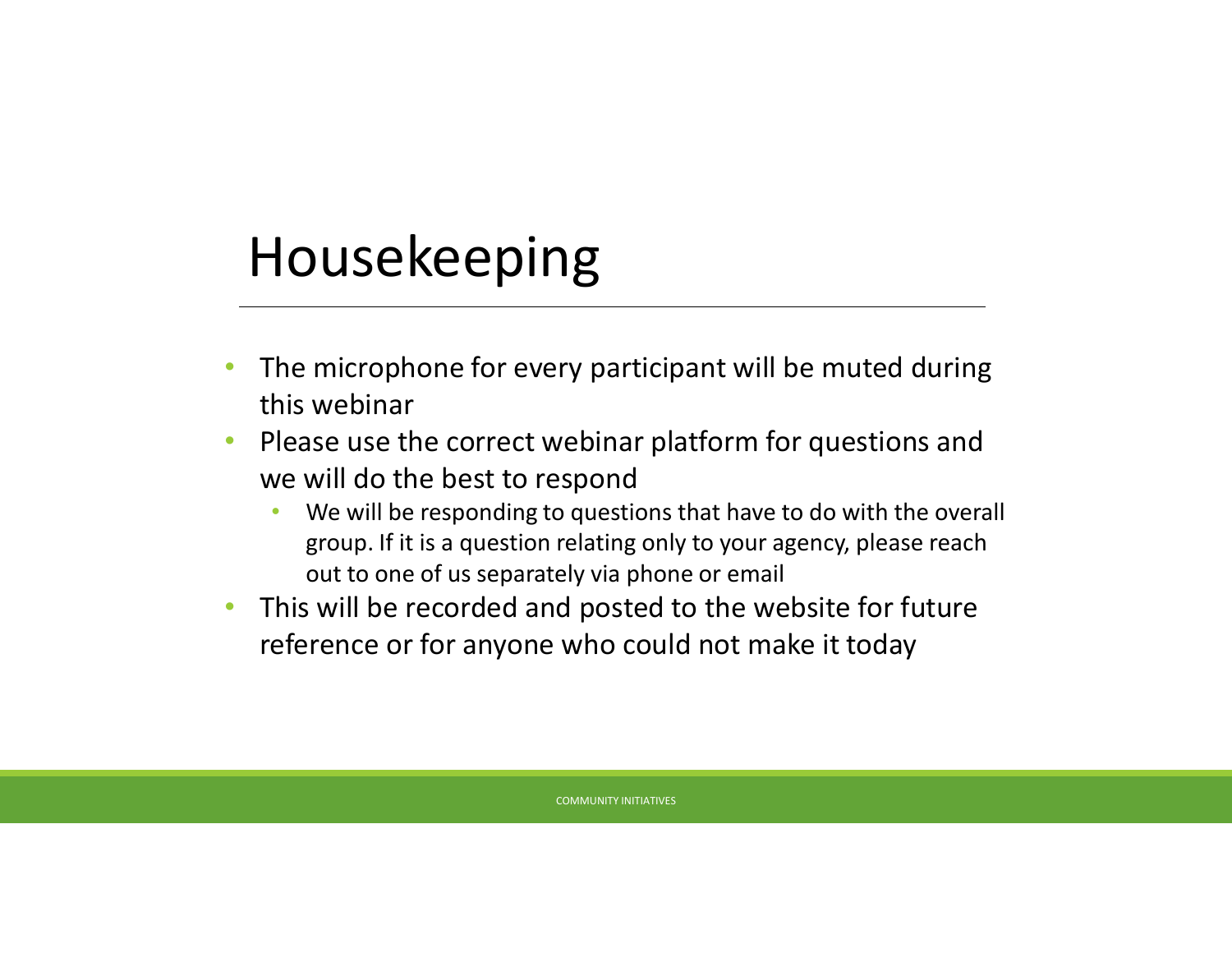Before funds can be released:

- All previous grants must be completely closed out
- All current year grant documents are complete and received
- All previous compliance issues are resolved (i.e., grantee is "in compliance")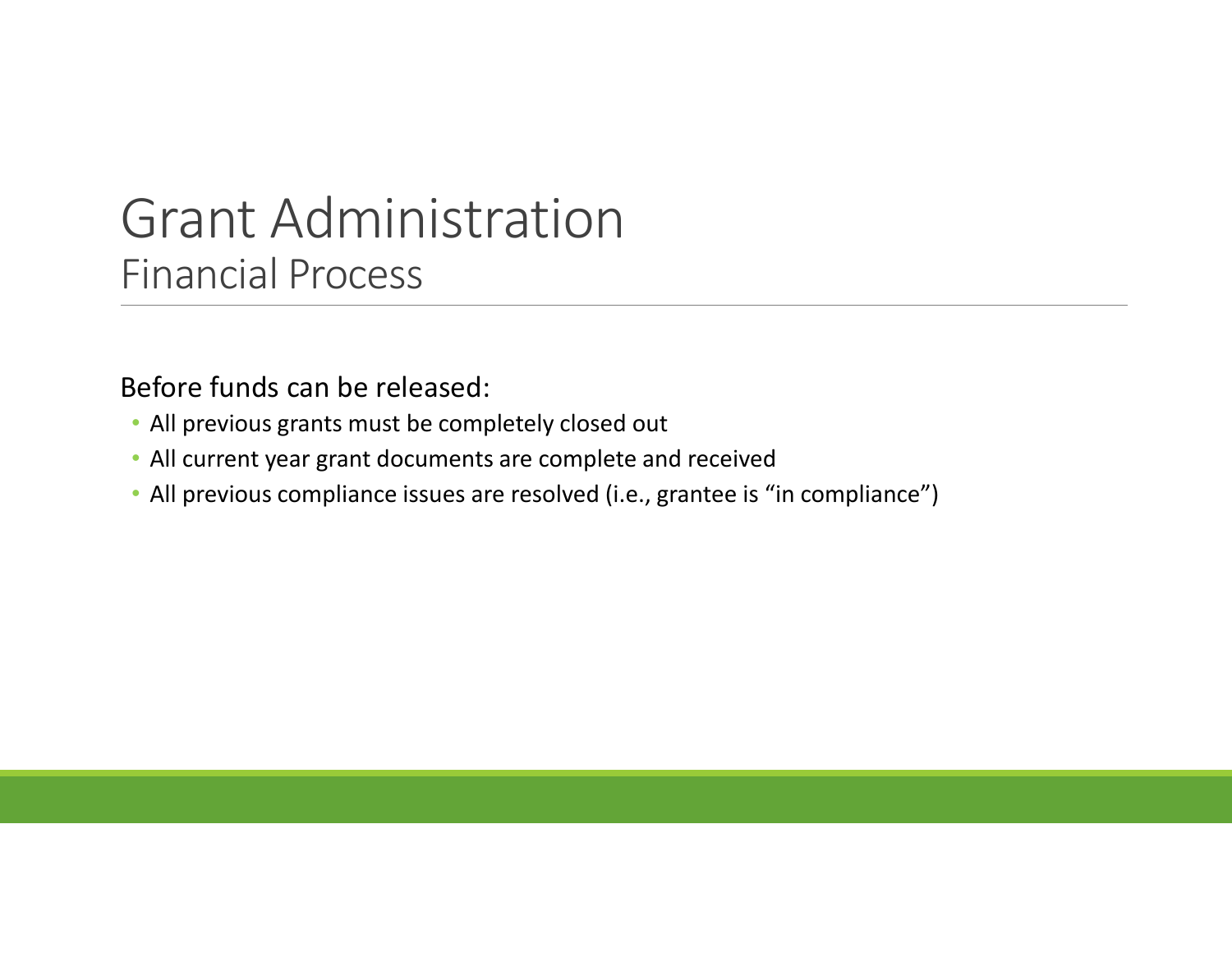MHDC will automatically advance 25% of the total grant award amount upon receipt of all completed grant documents

• MHTF Construction excluded

Once advanced funds are backed up, any following disbursements will be:

- Automatically disbursed with no request for payment needed
- Disbursed in 25% increments (25%, 50% or 75%) of the total grant award
- Determined by the amount of back-up submitted by agencies
- Paid out on a monthly basis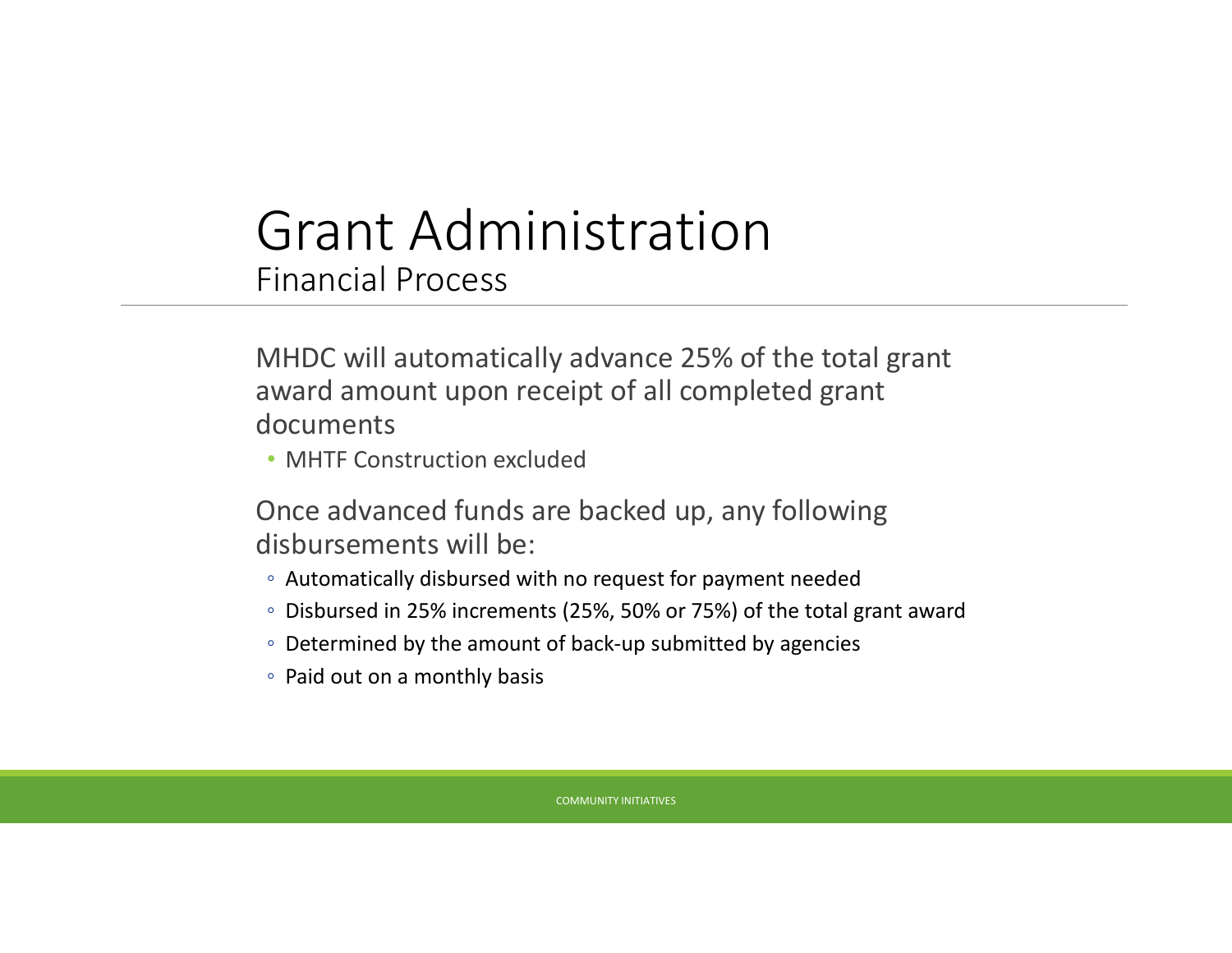Below is the chart used to calculate how much each agency will be disbursed:

| <b>Percent of Total</b><br>Grant Award<br><b>Amount Disbursed</b> | 25%<br>(initial advance) | 50%    | 75%    | 100%    |
|-------------------------------------------------------------------|--------------------------|--------|--------|---------|
| <b>Percent Backed</b><br><b>Up and Approved</b>                   | $0 - 24%$                | 25-49% | 50-74% | 75-100% |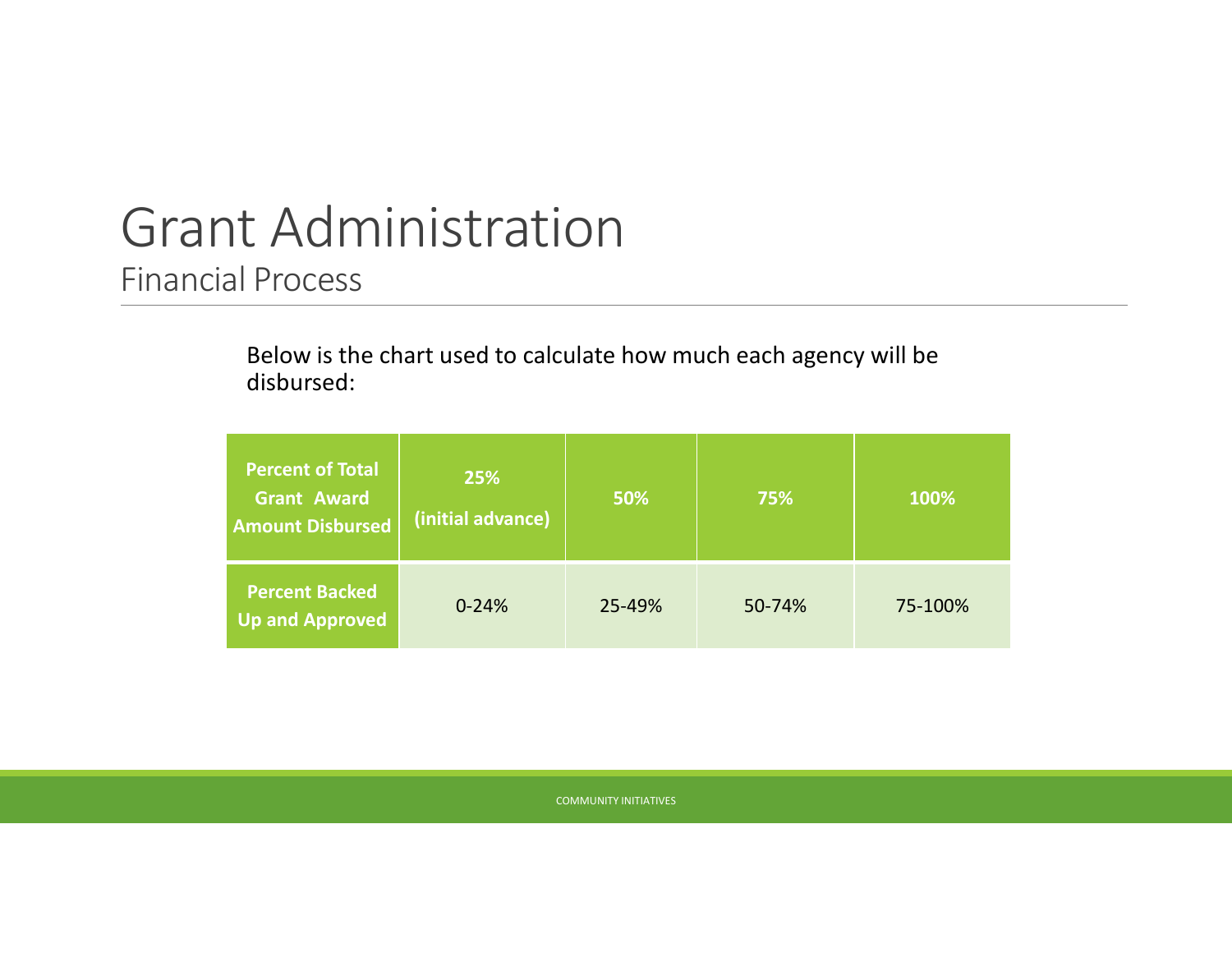### Quarterly Draws

• Grantees must submit at least one approvable Back-Up Form per grant quarter:



• **Grantees may only submit ONE approvable back-up form per month. Any further submissions will be discarded and will need to be submitted the following month.**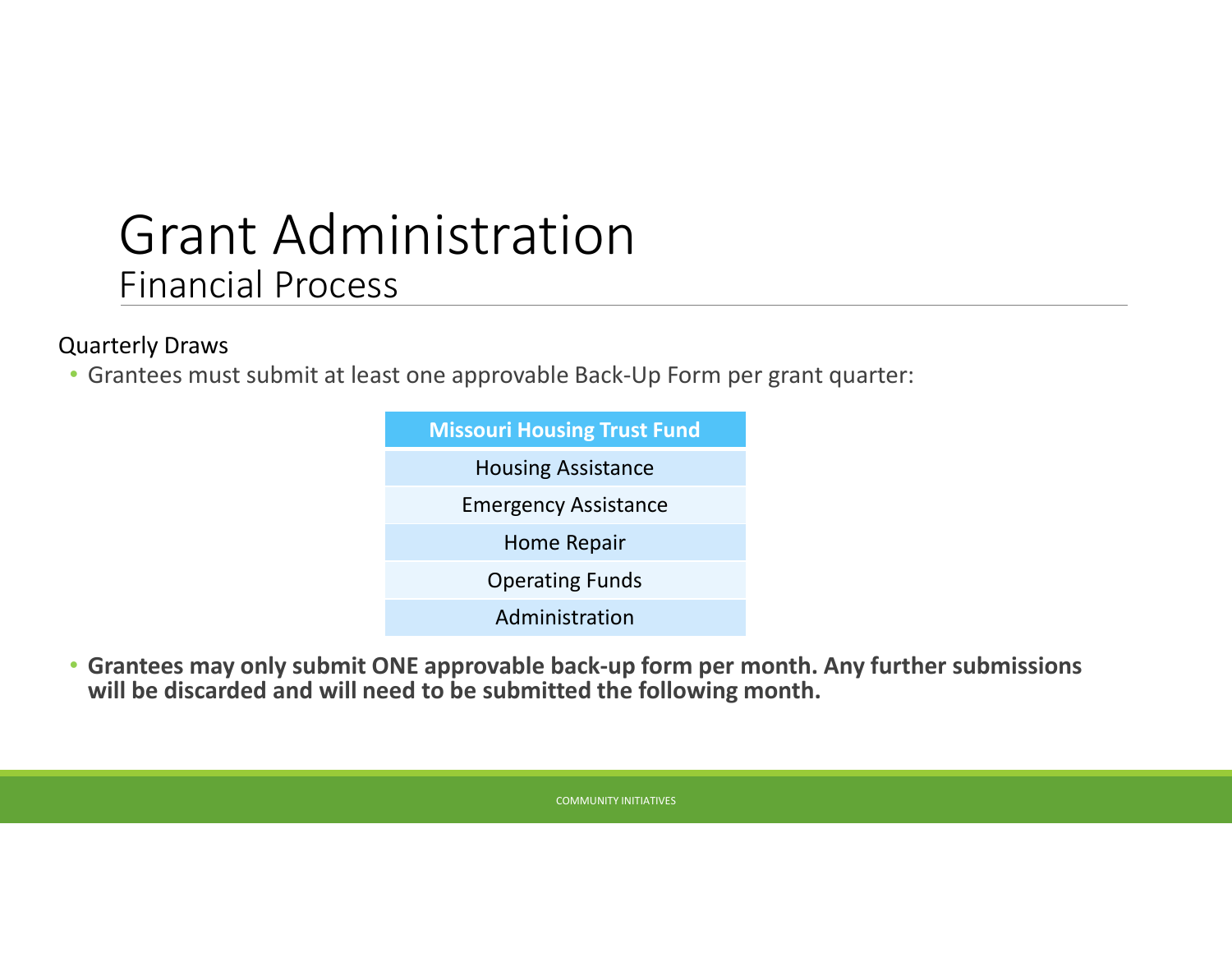- 
- Q1 Back-Up Deadline: July 1, 2021, 5:00 p.m.
- 
- Q2 Back-Up & 25% Deadline: October 1, 2021, 5:00 p.m.
- 
- 
- 
- 
- Final Back-Up/Close Out: April 29, 2022, 5:00 p.m.

◦ **1st Quarter (Q1): April 1 – June 30, 2021** • **2nd Quarter (Q2): July 1 – September 30, 2021** • **3rd Quarter (Q3): October 1 – December 31, 2021** • Q3 Back-Up Deadline: January 4, 2022, 5:00 p.m. ◦ **4th Quarter: January 1 – March 31,2022** • 75% Back-Up Deadline: March 1, 2022, 5:00 p.m.

◦ Back-Up forms can be submitted at any time during the quarter to meet the requirement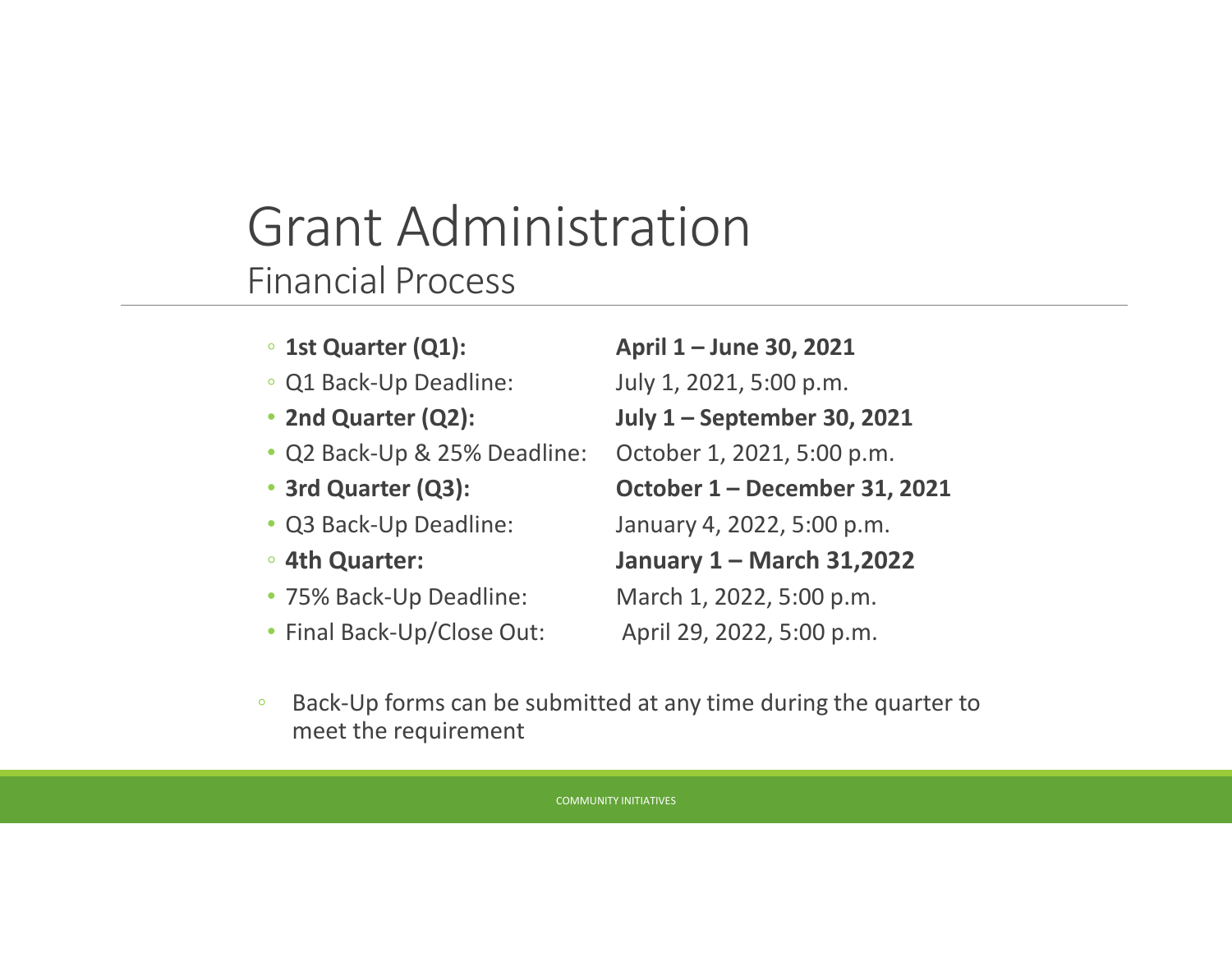All expenses must be incurred and paid within funding period (April 1, 2021-March 31, 2022)

Supporting documentation

- HMIS report is required for all direct assistance
	- Non-HMIS reports allowed only if grantee receives prior approval from MHDC
- Please note: Administrative expense documentation does not need to be submitted with back-up; maintain on-site for compliance visits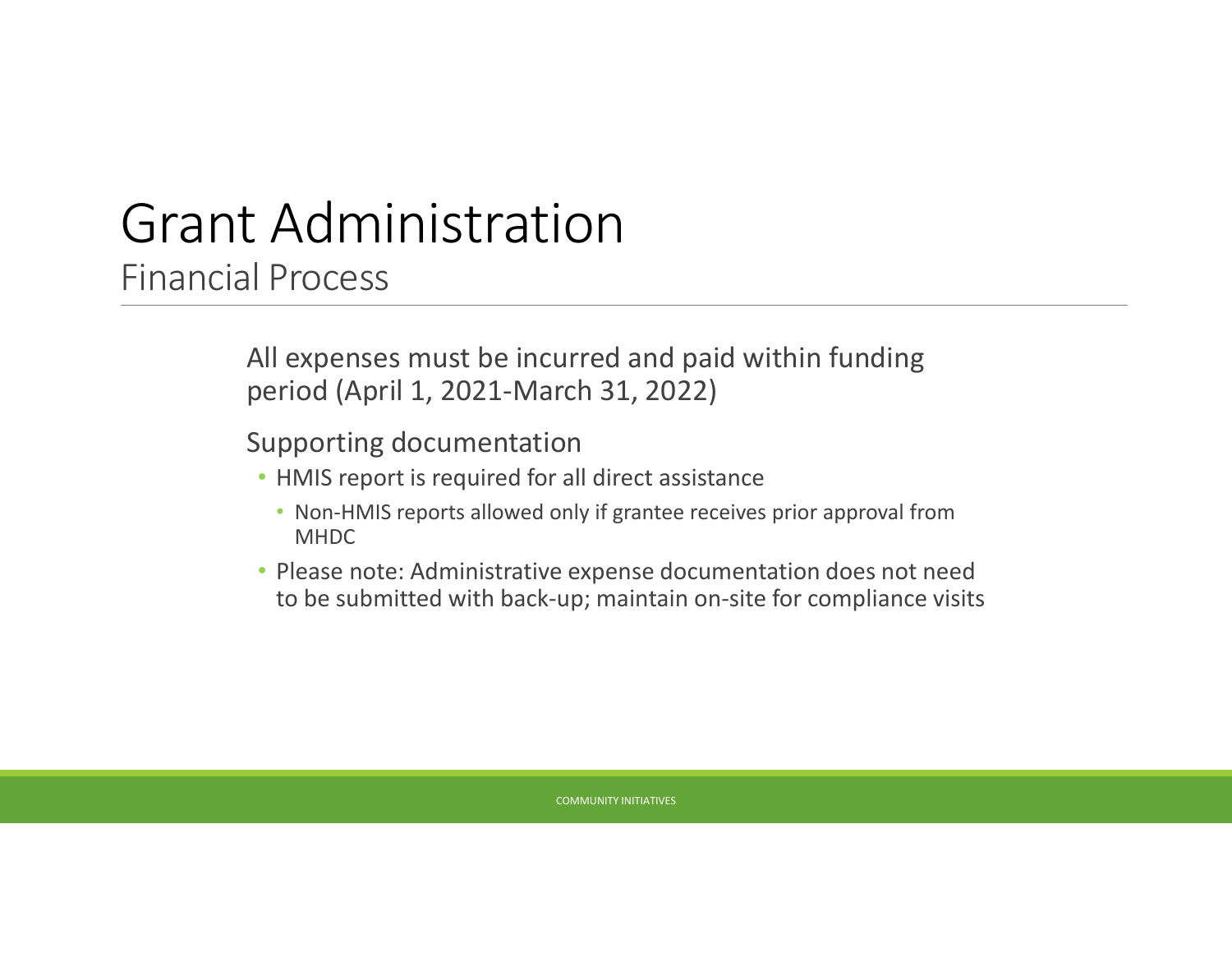Payment Schedule:

- **IF** agency appropriately backs up previous 25% disbursement no later than 5:00 p.m. on the first business day of the month; they should expect their next disbursement in 30-60 days.
	- Submissions received on the 2nd of the month or later will be paid out on the following month.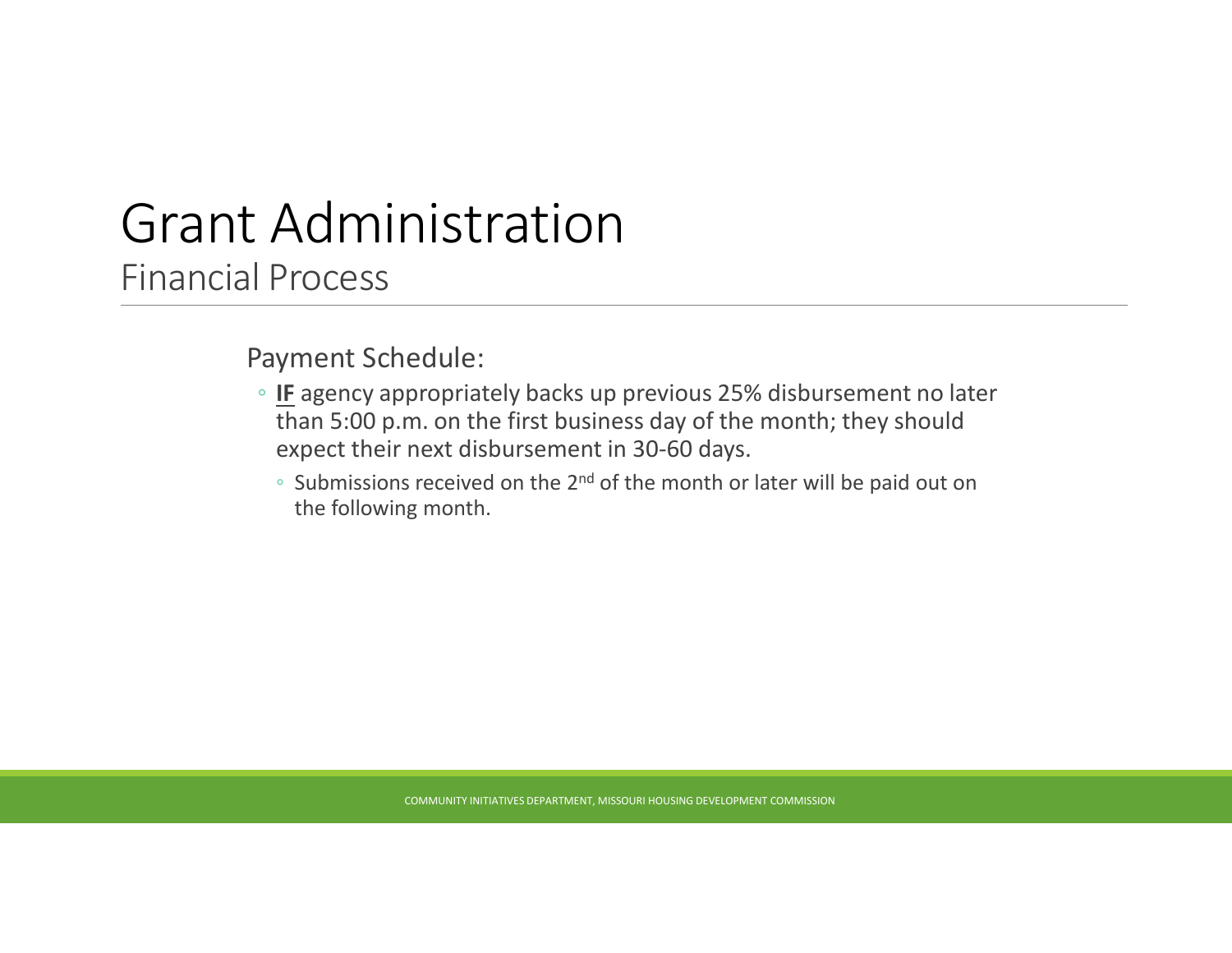

**Back-Up Summar** 

#### **Missouri Housing Trust Fund Back-Up Form (All Grant Types)**

**MHTF-211** 

| <b>Date</b>                                  |                                                      |
|----------------------------------------------|------------------------------------------------------|
| <b>Grant Number</b>                          |                                                      |
| <b>Agency Name</b>                           |                                                      |
| <b>Total Requested Amount</b>                | \$0.00                                               |
| <b>Funding Component</b>                     | <b>Request Amount</b>                                |
| <b>Housing Assistance</b>                    |                                                      |
| <b>Direct Services Total (HMIS Report)</b>   |                                                      |
| Households Served                            |                                                      |
| At or below 25% AMI:                         |                                                      |
| 26-50% AMI:                                  |                                                      |
| <b>Emergency Assistance</b>                  |                                                      |
| <b>Direct Services Total (HMIS Report)</b>   |                                                      |
| <b>Households Served</b>                     |                                                      |
| At or below 25% AMI:                         |                                                      |
| 26-50% AMI:                                  |                                                      |
| <b>Operating Funds</b>                       |                                                      |
| <b>Expense Detail Total Amount</b>           | \$0.00                                               |
| <b>Home Repair</b>                           |                                                      |
| <b>Homeowner(s) Names</b>                    | <b>MHTF Home Repair Total</b>                        |
|                                              |                                                      |
|                                              |                                                      |
|                                              |                                                      |
|                                              |                                                      |
|                                              |                                                      |
|                                              |                                                      |
|                                              |                                                      |
|                                              |                                                      |
|                                              |                                                      |
|                                              |                                                      |
| <b>Expense Detail Total Amount</b>           | \$0.00                                               |
| <b>Construction/Rehabilitation</b>           |                                                      |
| <b>Expense Detail Total Amount</b>           | \$0.00                                               |
| <b>Administration</b>                        |                                                      |
| <b>Operating Funds</b><br><b>Home Repair</b> | Administration<br><b>Construction Rehabilitation</b> |
|                                              |                                                      |

### Grant Administration Financial Process

MHTF Back-Up Forms (MHTF-211)

> Funding Component Expense Detail Forms are found as tabs on the bottom of MHTF-211

COMMUNITY INITIATIVES

 $\bigoplus$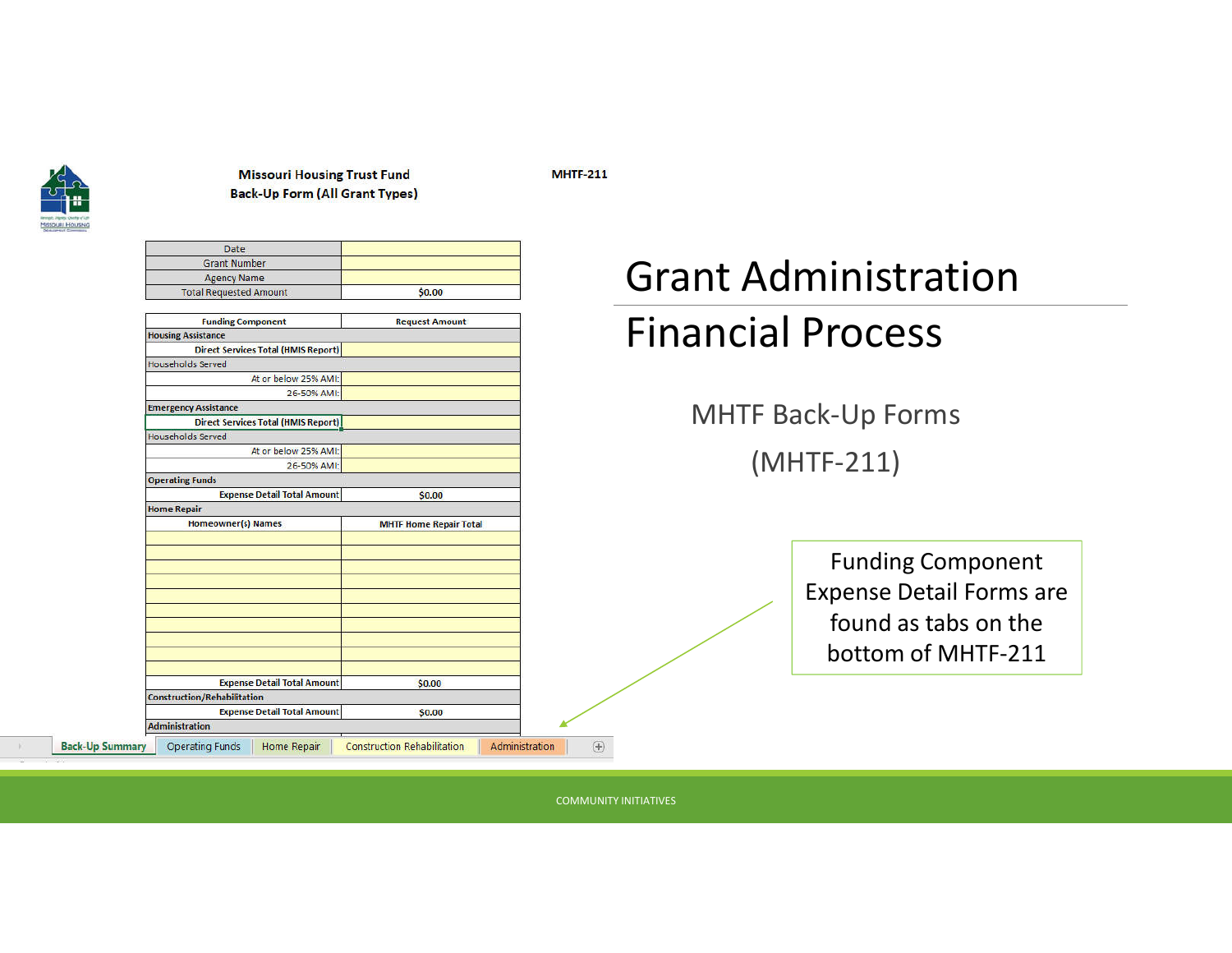

**Missouri Housing Trust Fund Administration Expense Detail Form** 

> $\overline{\phantom{a}}$  $\cdot$

| Date.                                                                          | 1/0/00 |
|--------------------------------------------------------------------------------|--------|
| <b>Grant Number</b>                                                            | 0      |
| Agency Name                                                                    |        |
| <b>Reporting Range</b>                                                         |        |
| <b>Total Housing</b><br><b>Assistance</b><br>Administrative<br><b>Expenses</b> | \$0.00 |

| <b>Number of Households Assisted:</b> |  |  |  |  |
|---------------------------------------|--|--|--|--|
| t or below<br>25% AMI:                |  |  |  |  |
| <b>-IMA 107-3</b>                     |  |  |  |  |

**Instructions:** Please include the last four digits of the SSN for employee salary within the detail description.

| N<br>о.        | <b>Expense</b><br>Type. | Incurred<br>Date(s)<br>(i.e. Pag<br>Period) | Paid<br><b>Date</b> | <b>Check</b><br><b>Numb</b><br>er | Vendor | Amoun           | <b>Total</b> | <b>MHT</b><br>F % |                          | Amount<br>Paid by<br><b>MHTF</b> | <b>Detail Description</b> |  |
|----------------|-------------------------|---------------------------------------------|---------------------|-----------------------------------|--------|-----------------|--------------|-------------------|--------------------------|----------------------------------|---------------------------|--|
|                |                         | <b>CONCRETE</b>                             |                     |                                   |        | л               | ٠            | 0 <sup>2</sup>    |                          | 图                                |                           |  |
| $\overline{2}$ |                         |                                             |                     |                                   |        | Ŧ.              | $\sim$       | 15.50<br>0%       |                          | 款                                |                           |  |
| 3              |                         |                                             |                     |                                   |        | $\pmb{\ddot{}}$ | ×            | 0%                | $\overline{\phantom{a}}$ | $\mathcal{R}^{\mathcal{N}}$      |                           |  |
| 4              |                         |                                             |                     |                                   |        | \$.             | ×.           | 0%                | \$                       | B.                               |                           |  |
| 5              |                         |                                             |                     |                                   |        | $\ddagger$      | œ,           | 0 <sup>2</sup>    | $\vert$ :                | ¥,                               |                           |  |
| -6             |                         |                                             |                     |                                   |        | $\mathbf{t}$    | 가            | nz                | l t                      | S.                               |                           |  |

### Grant Administration Financial Process MHTF-211 Detail Forms

When billing for salaries and benefits, please make sure to include the last 4 digits of employee SS# in Detail Description.

COMMUNITY INITIATIVES DEPARTMENT, MISSOURI HOUSING DEVELOPMENT COMMISSION

**MHTF-211**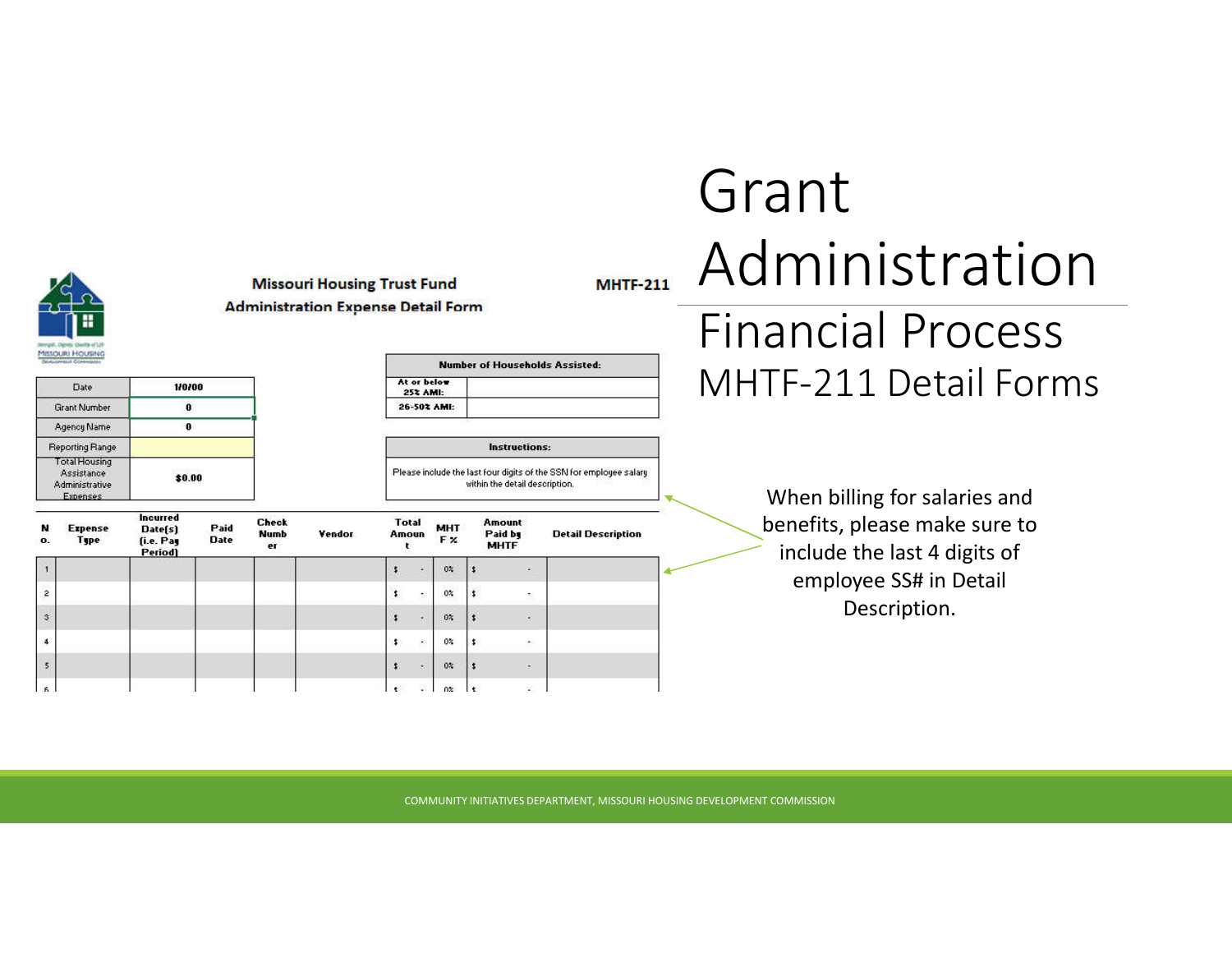## Grant Administration

MHTF Construction/Rehabilitation

### **Construction/Rehabilitation grantees will follow a different financial process**

- •This is a reimbursement grant
- •Grantees will receive disbursements based on the amount reported on the Construction Rehabilitation Expense Detail Form (MHTF-211)
- •Once an approvable Back-Up submission has been received, our Compliance Officer will perform a compliance visit
- •If the compliance visit passes, grantee will automatically be disbursed the amount provided on their back-up submission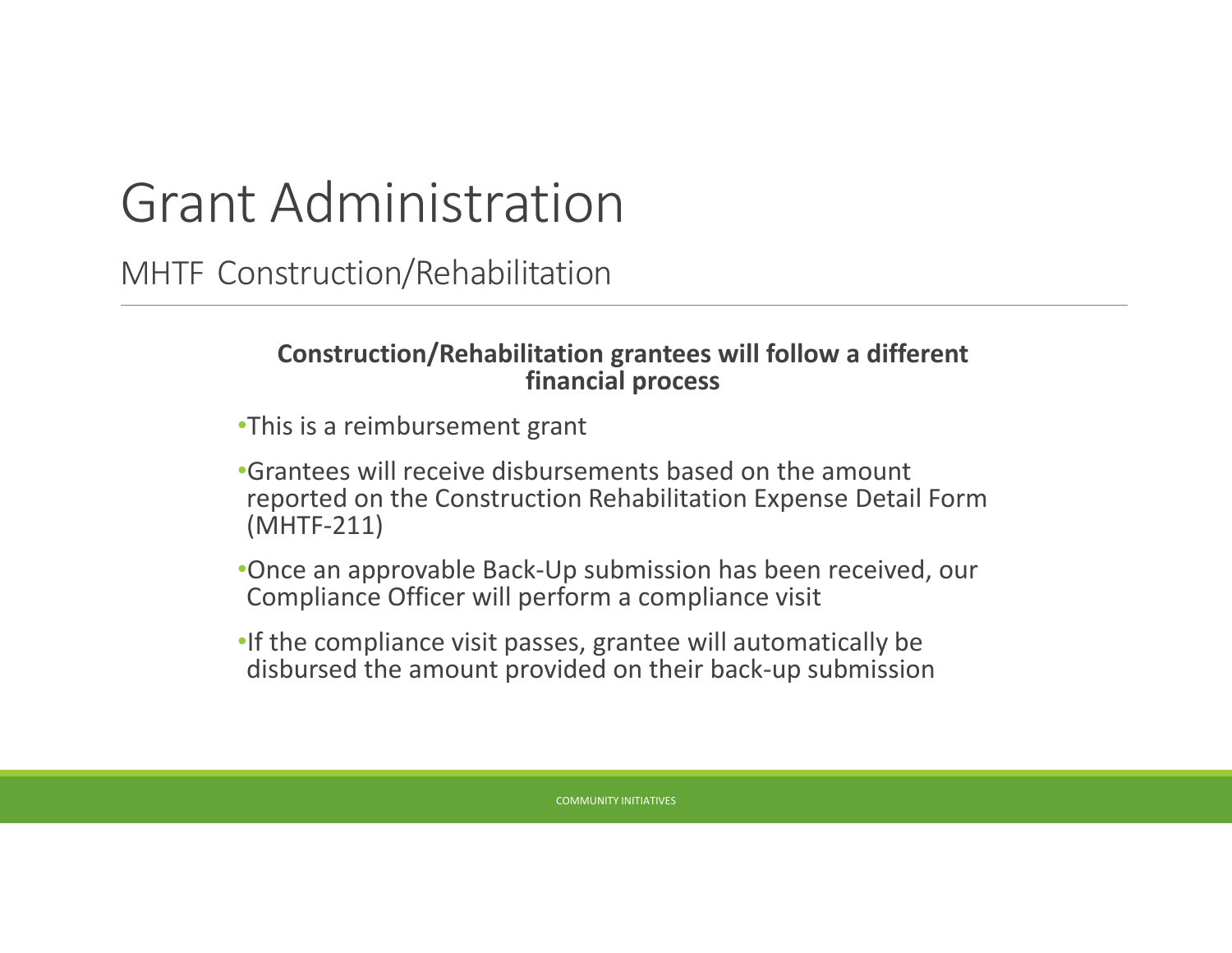## Grant Administration

MHTF Construction/Rehabilitation

### **Grant Year Begins: April 1, 2021**

Quarter 1 (Q1): April 1-June 30, 2021

Quarter 2 (Q2): July 1-September 30, 2021

Quarter 3 (Q3): Oct. 1-December 31, 2021

Quarter 4 (Q4): January 1-March 31, 2022

**75% Back Up Deadline:** March 1, 2022, 5:00 p.m.

**Final Back-Up/Close Out Deadline: April 29, 2022, 5:00 p.m.**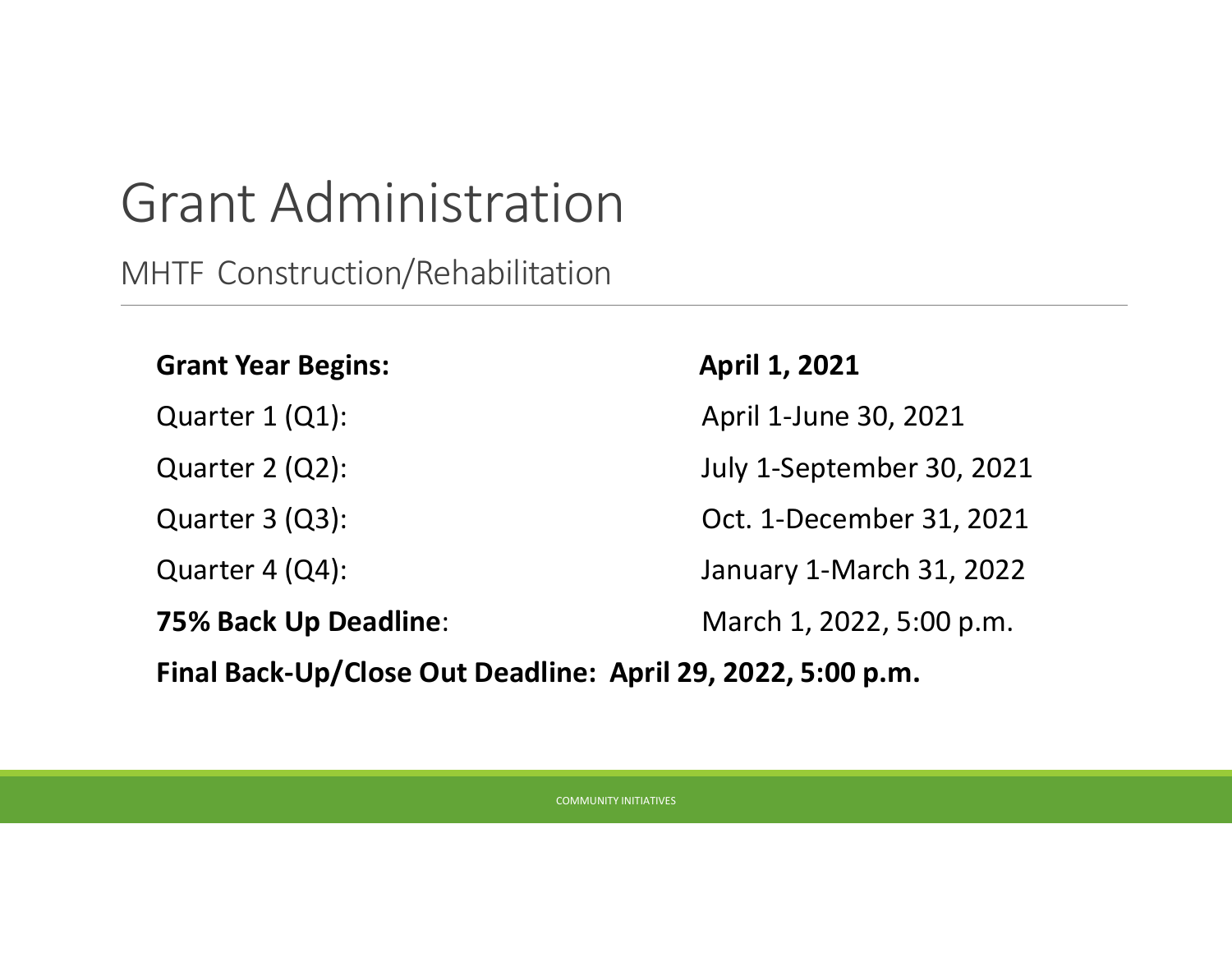### Grant Administration Accounting Submission Details

**Back-Up should be submitted electronically to via the MHDC Online Grant Interface follow-up forms:**

◦ **https://www.grantinterface.com/Home/Logon?urlkey=mhdc**

Electronic uploads must be legible in order to be processed.

• Illegible submission will be discarded.

All fields on the follow-up forms must match exactly the amounts included on the uploaded Back- Up document.

Complete MHTF submissions consist of:

- MHTF-211 Back-up form and relevant Expense Details form
- HMIS Report (Housing Assistance and Emergency Assistance)
- Please combine all documents in one **PDF**.

COMMUNITY INITIATIVES DEPARTMENT, MISSOURI HOUSING DEVELOPMENT COMMISSION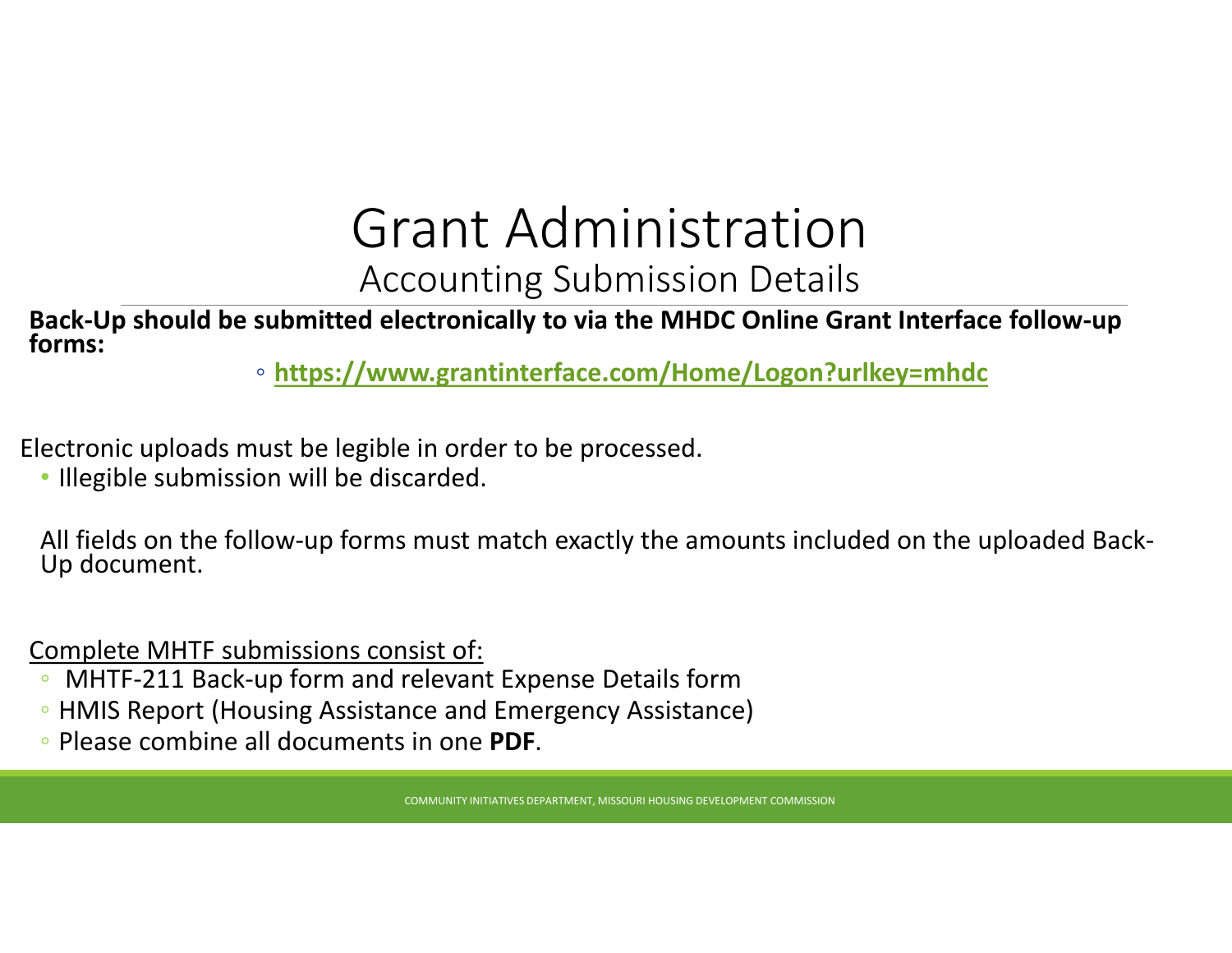### Grant Administration **Contacts**

MHTF/MoHIP General Programmatic questions:

◦ Cassie Wilson: cassie.wilson@mhdc.com

### Grant Financial Questions (regarding payment, back-up, grant balances, etc.)

◦ Charla Sallee: charla.sallee@mhdc.com

### Compliance Questions:

◦ Denise Hoss: dhoss@mhdc.com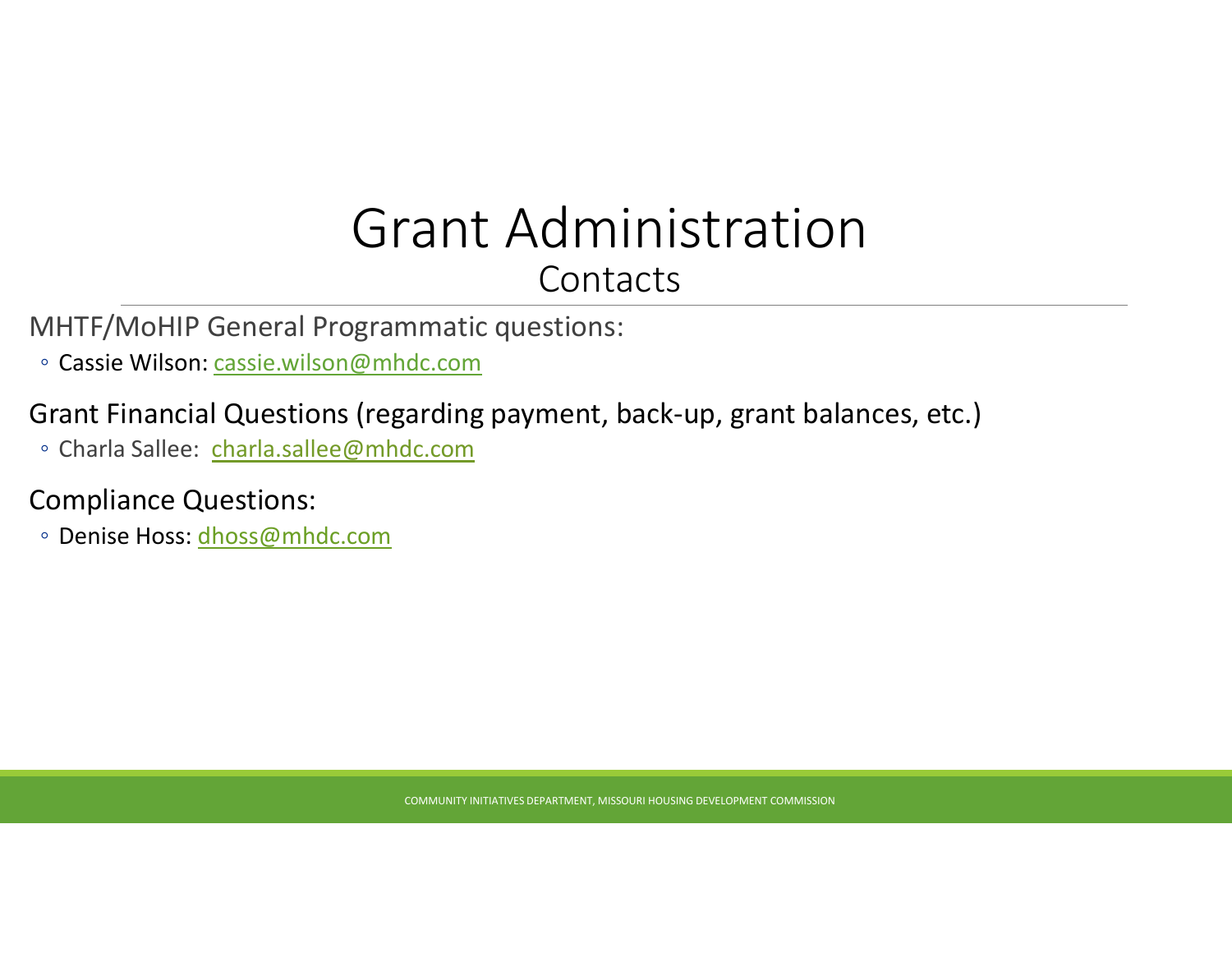

### 2021 MHTF Compliance Webinar

Strength, Dignity, Quality of Life-

**MISSOURI HOUSING** 

**DEVELOPMENT COMMISSION** 

THURSDAY, APRIL 1, 2021

DENISE HOSS- COMMUNITY IN ITIATIVES COMPLIANCE OFFICER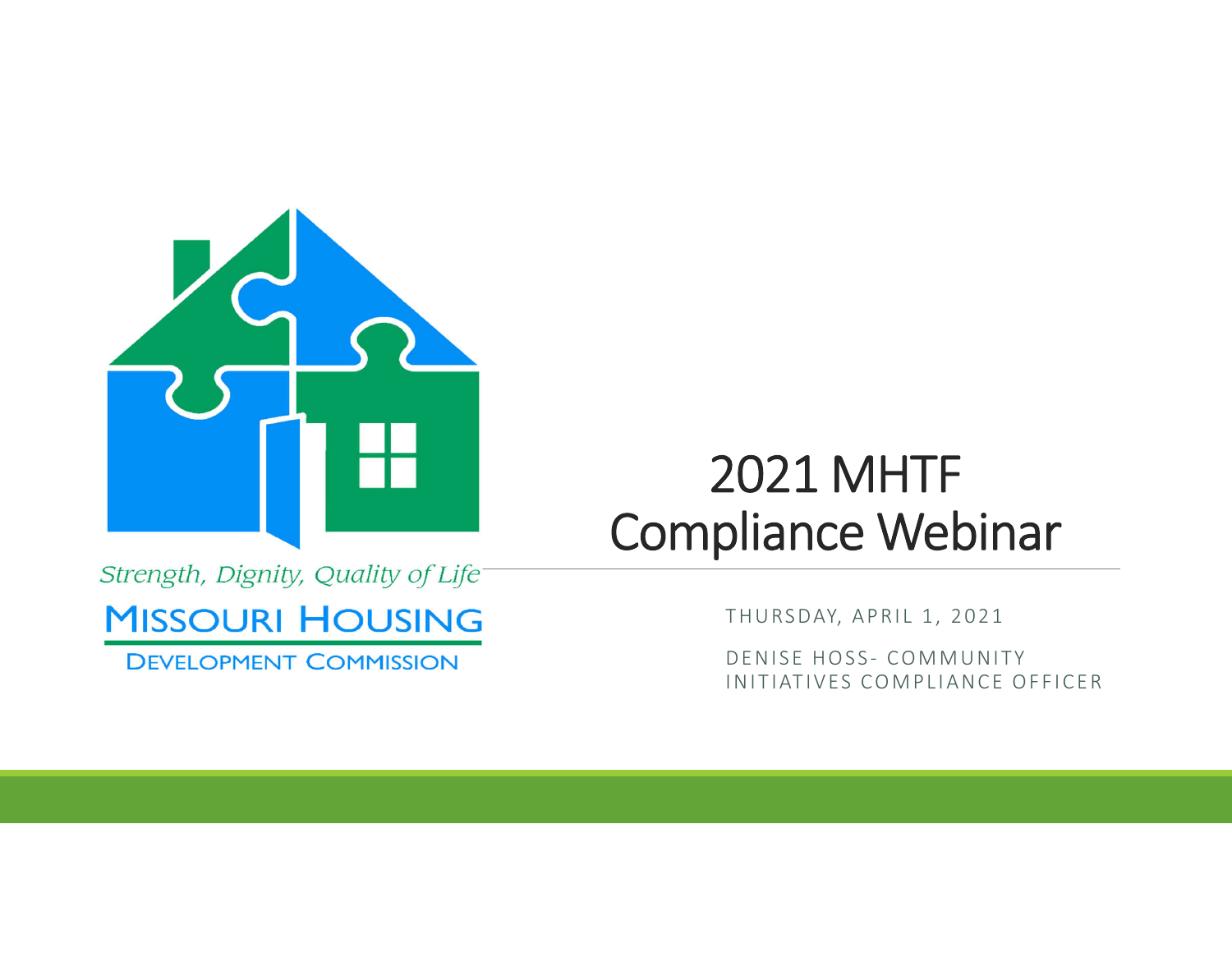# Missouri Housing Trust Fund

Missouri Housing Trust Fund Assistance is intended for very low-income households

- Assistance based on each components eligibility for
- (HOUSING ASSISTANCE) "literally homeless" and;
- (EMERGENCY ASSISTANCE) "at risk of homelessness" for individuals and families
- Income must be **at or below** 50% AMI
- AMI defined by HUD, limits posted at: http://www.mhdc.com/housing\_trust\_fund/funded\_agencies\_documents/FY2020/default.htm
- MHTF-206 AMI Limits
- Fair Market Rents as defined by HUD, limits posted
- FY2021 Fair Market Rents
- Income Verification Worksheet (MHTF-204)
- MHTF Desk Guide FY2021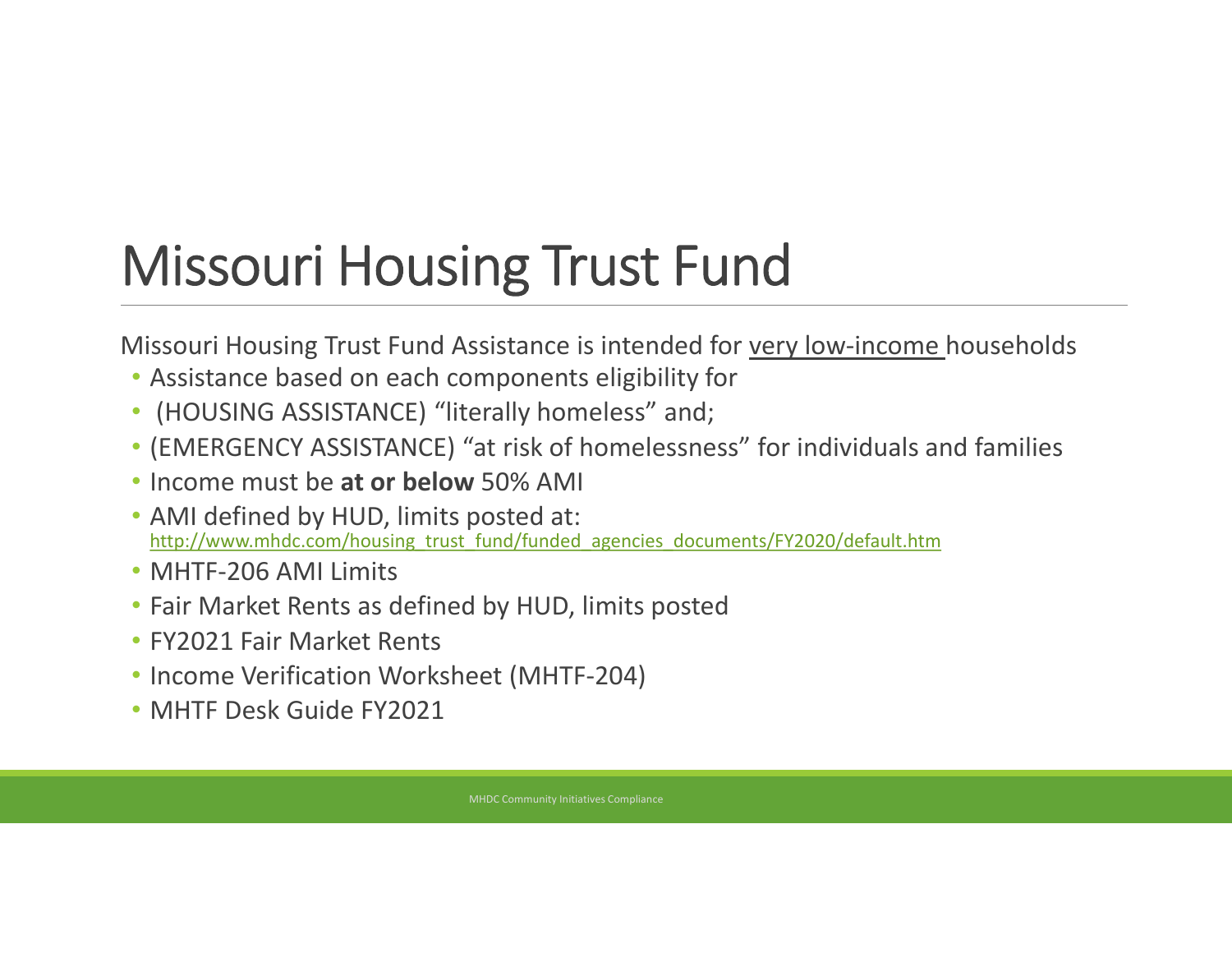# Compliance Site Visit

- The Compliance Officer will need to examine client files, financial assistance, and administrative / operating expenses to verify compliance with program rules and regulations
- Compliance visits may be scheduled once a minimum of 25% of approved back-up has been submitted to accounting for payment
- **All required documentation** should be assembled in an orderly fashion, in paper form, and available for review within 15 minutes of request in a private workspace
- Agency is contacted by MHDC staff to schedule a compliance visit approximately 2 weeks prior to the date of the appointment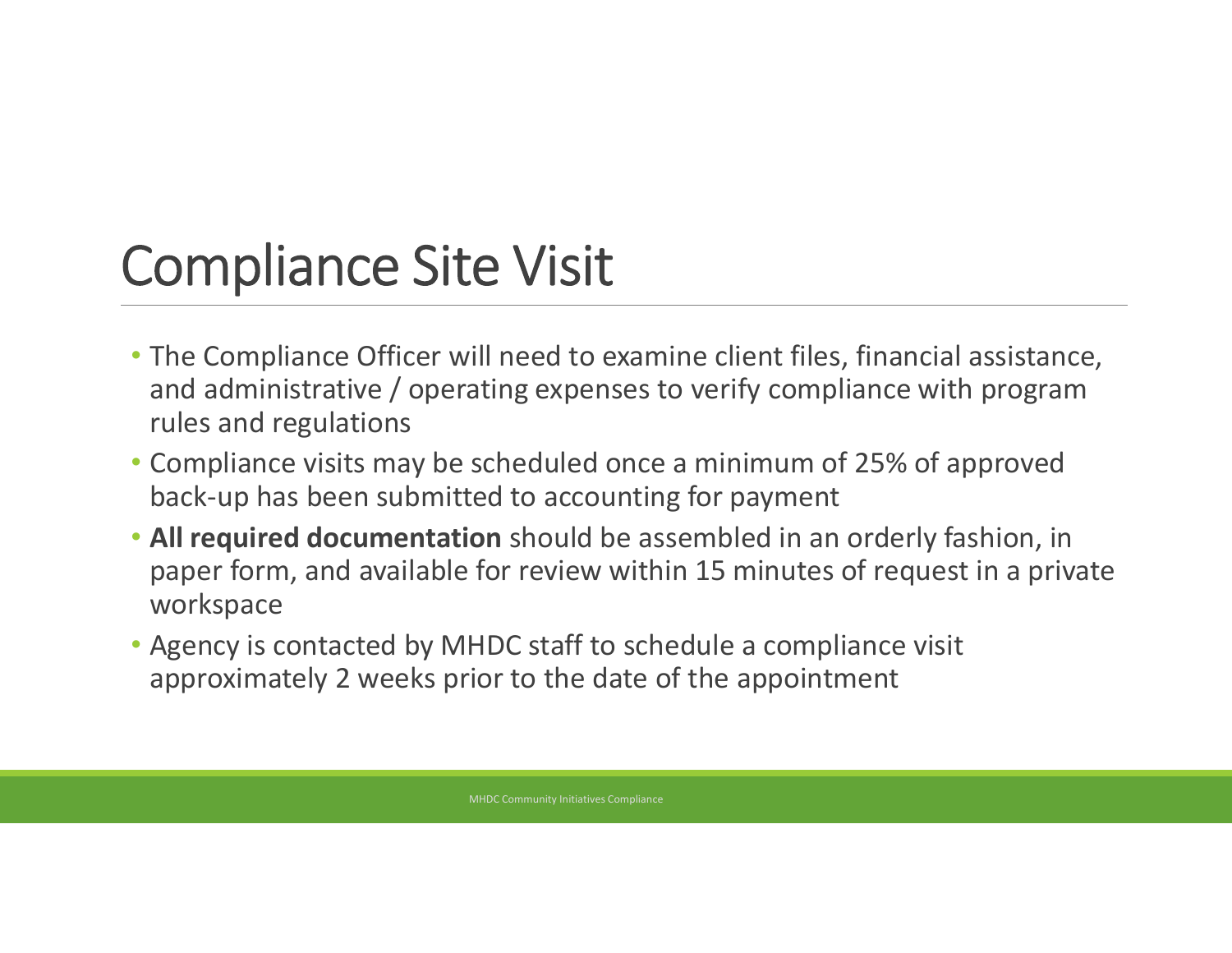## Desk Review Process

In the event that an onsite compliance visit cannot be conducted, an electronic desk review will be required as follows:

- Once a funded agency meets the minimum threshold of submitted **and approved** backup/invoices, a compliance desk review may be scheduled.
- The Compliance Officer (CO) will first  $(1<sup>st</sup>)$  email the agency grant contact and cc both the financial contact and the executive director on file to schedule a desk review. **NOTE:** All grantees are responsible for ensuring that their listed grant contacts are up to date.
- The first  $(1^{st})$  email will include a proposed date in which agency staff responsible for administering the grant should be available to provide requested documentation electronically, as well as general information concerning how the electronic desk review will be conducted.
- On the scheduled date and time of the review, the CO will send a second  $(2^{nd})$  email to the agency grant contact, the financial contact and the executive director on file, with a detailed list of all required documentation i.e. client file documentation, forms, and financials. The items will be randomly selected from the approved back up or invoices submitted to date.

All requested documentation should be assembled in an orderly fashion, scanned, and submitted electronically **within 24 hours**.

**Please review scans before sending them to MHDC.**

**Make sure that all pages are facing the same direction and are legible.**

**Any sensitive or confidential information must be redacted prior to scanning and sending the document.**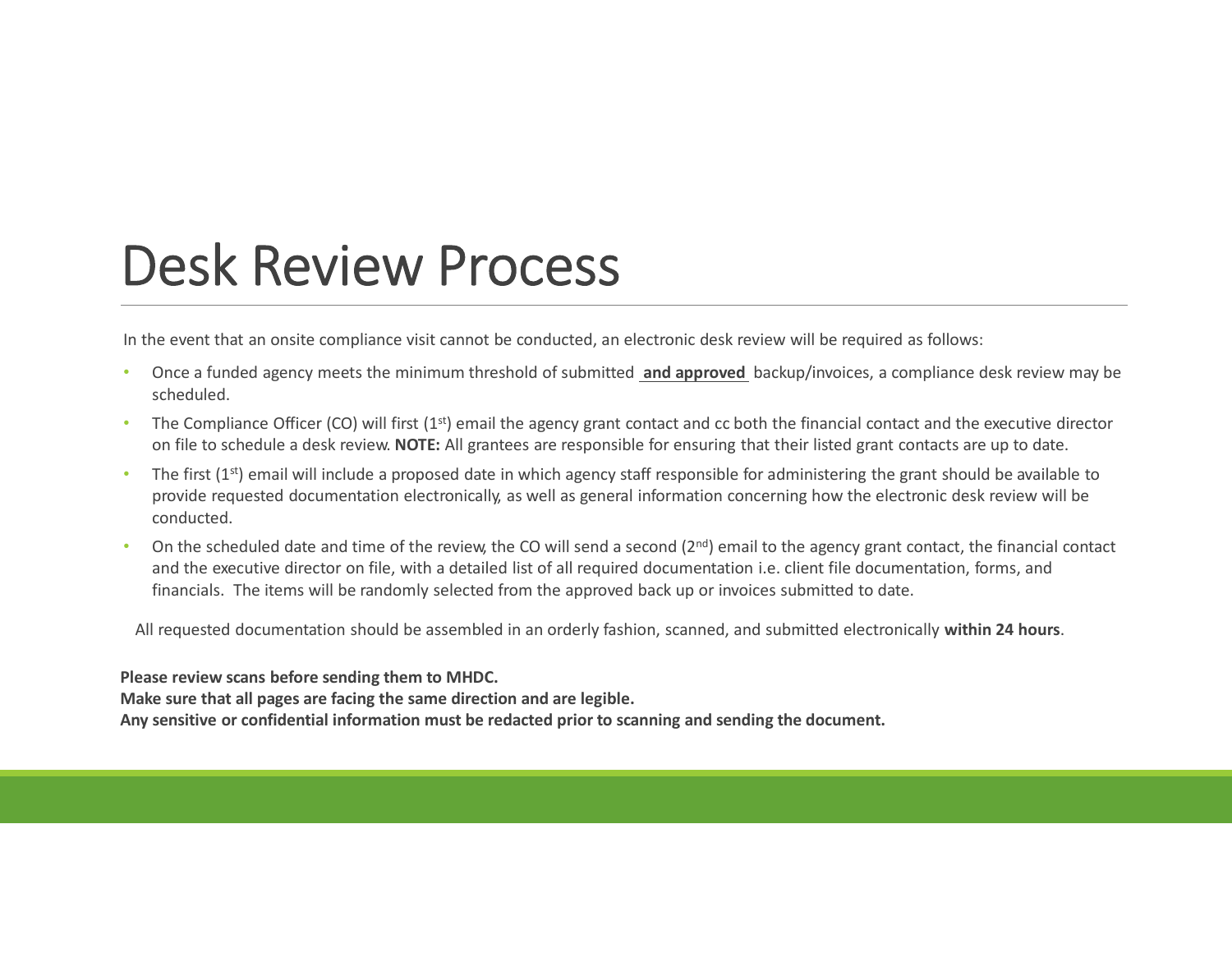## Client File Documentation

- •Verification of homeless status, documentation of household's *current living situation*
	- Household eligibility for MHTF Housing Assistance must meet HUD's definitions of literally homeless or fleeing domestic violence. MHTF Emergency Assistance must meet HUD's definitions of at-risk of homelessness or fleeing domestic violence.
	- CI-104
- •Program consent form CI-108 or CI-108-DV
- •Intake application
- •\* Proof of SSN for every member of the household AND/OR; Photo ID for HH members +18 years of age \* recommended but not required (If neither of these can be obtained, DOCUMENT ATTEMPTS IN THE FILE)
	-

(CI-103, CI-112 can be utilized or copies of source documents, i.e. paystubs, benefit letters, etc.)

- •Proof of need
	- Rent, deposits, rental arrears Lease or letter from landlord which clearly lists the amounts.
	- Utilities including arrears Copy of bill or print out from source with amount(s) and time frame(s) clearly documented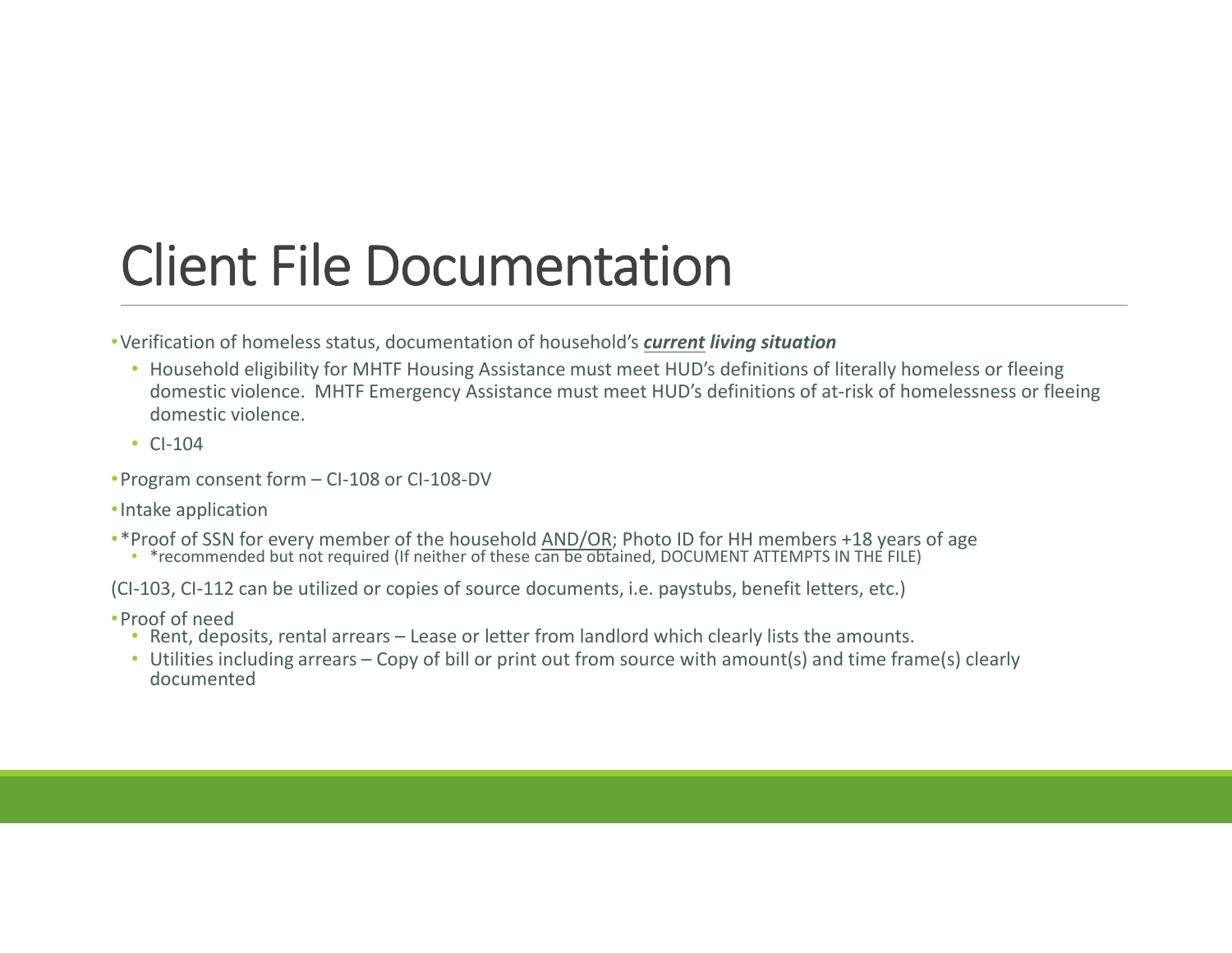# Financial Documentation

Proof of need, i.e. invoice, receipt, payroll, eligible administrative costs

- If a service or utility bill, must list physical address of service (DV shelters can be exempt but must show evidence of service address)
- Utility Arrears must be documented with the number of months included in assistance. (6 month limit)
- Mileage travel requests including dates, purpose of travel, maps or record of miles traveled, etc.
- Receipts must list eligible item(s) purchased, services performed, amount(s), and date(s)
- Assemble receipts and bills in order (preferably by payment date with corresponding CI invoice)

### Payroll

- Payroll debits on bank statements must match the net amount on the payroll report total or copy of paystub
	- Timesheets &/or effort reports (must be signed by employee and supervisor. The form should include a certification that time billed to the grant was exclusively in the service of clients at or below 50% AMI.
	- Last 4 digits of employees' SSN
- Employee benefits (insurance, taxes, work comp., etc)

### Proof of cleared payment

• Copy of cleared payment or bank statement clearly showing check number, date, and amount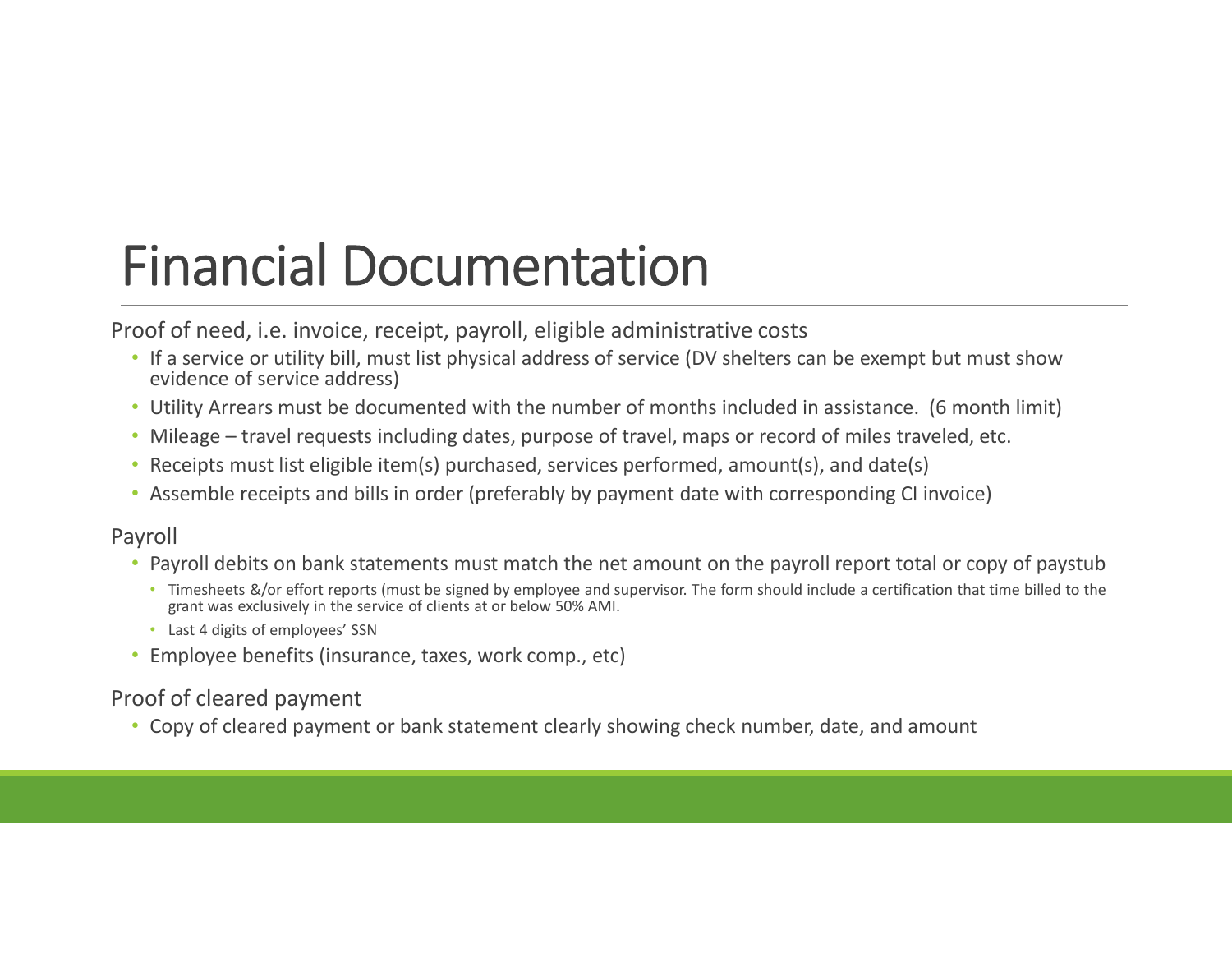

#### **GRANT RECIPIENT'S CONSENT TO RELEASE OF INFORMATION**

#### understand and acknowledge that

(the "Agency"), in exchange for receiving funds from the Missouri Housing Development Commission ("MHDC") is required to share certain information about me with MHDC in order to ensure the Agency's compliance with all rules and requirements associated with the funds from MHDC.

By my signature below, I hereby authorize the Agency to share all of my personal information with MHDC for the limited purposes of proving that I qualify to receive assistance administered by MHDC and ensuring that the Agency is in compliance with the rules and requirements associated with the funds from MHDC. I further authorize MHDC to contact me directly to discuss any matters related to my receipt of MHDC funds and agree to provide any additional information that MHDC may deem necessary in order to fully determine my eligibility for MHDC funds and/or to determine whether the Agency is in compliance with all rules and requirements of associated with the funds from MHDC. I understand that the funding received by Agency and administered by MHDC may actually be from other state and federal agencies, such as the Department Social Services, and I hereby authorize MHDC to share my information with such funding sources for the limited purposes of proving that I qualify to receive such assistance and ensuring that all program rules and requirements are complied with by Agency and MHDC. I further authorize such other funding sources to contact me directly to discuss any matters related to my receipt of the funds administered by MHDC and agree to provide any additional information that such funding sources may deem necessary in order to fully determine my eligibility and/or to determine whether all program rules are complied with by Agency and MHDC.

Applicant's Signature: The Contract of the Contract of the Contract of the Contract of the Contract of the Contract of the Contract of the Contract of the Contract of the Contract of the Contract of the Contract of the Con

Printed Name: The Committee of the Committee of the Committee of the Committee of the Committee of the Committee

Date:



#### PORTION BELOW TO BE COMPLETED AFTER CLIENT IS HOUSED

Date Housed:

CI-108

Among the stated goals of programs administered by MHDC is the provision of safe, decent and sanitary housing. In order to assist in furthering this goal, please indicate which of the following statements below is most accurate as it pertains to your current permanent housing:

- I believe my current housing, for which I am seeking MHDC assistance, IS safe, decent and sanitary.
- □ I believe my current housing, for which I am seeking MHDC assistance IS NOT safe, decent and sanitary.
- NOTE If, at any time while you are receiving assistance through programs administered by MHDC, you believe your current permanent housing ceases to be safe, decent and sanitary, please report this to the Agency; and, the Agency will assist you in locating housing that is safe, decent and sanitary.

Applicant's Signature: North Applicant Science Applicant Science Applicant Contract Contract Contract Contract Contract Contract Contract Contract Contract Contract Contract Contract Contract Contract Contract Contract Con

**Printed Name:** 

Date: http://www.archive.com/communications/communications/communications/communications/communications/communications/communications/communications/communications/communications/communications/communications/communication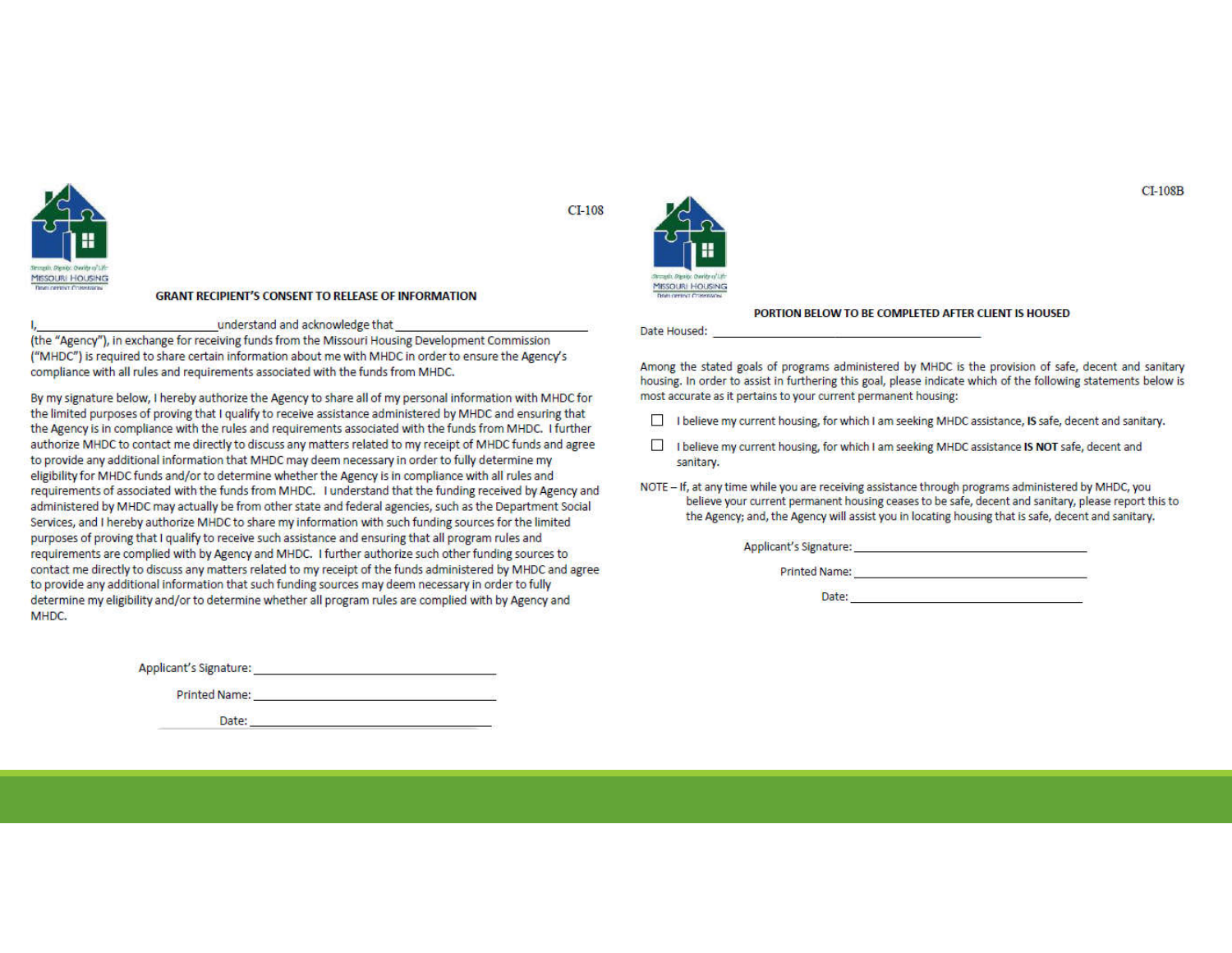

#### **GRANT RECIPIENT'S CONSENT TO RELEASE OF INFORMATION**

#### understand and acknowledge that

(the "Agency"), in exchange for receiving certain funds from the Missouri Housing Development Commission ("MHDC"), is required to share certain un-identifying information about me with MHDC in order to ensure the Agency's compliance with all rules and requirements associated with the funds from MHDC.

I have been informed that the Agency will not release any information about me, my children, or my abuser to any group or individual unless a written release of information is signed by me. I understand that I may revoke a release of information at any time.

The funding received by the Agency and administered by MHDC may actually be from other state and federal agencies, such as Department of Social Services (collectively the "Auditors"). Together with MHDC, the Auditors are entitled to examine records in performing audit and review functions. In these cases, MHDC and the Auditors may see the client information sheet located in my file. I understand that neither MHDC nor the Auditors will leave the premises with any identifying information about me, and will not disclose any identifying information to any third party.

By my signature below, I hereby authorize the Agency to share un-identifying information with MHDC and its Auditors for the limited purposes of proving that I qualify to receive the assistance administered by MHDC and ensuring that the Agency is in compliance with the rules and requirements associated with the funds from MHDC.

Applicant's Signature (initials): Applicant is a state of the state of the state of the state of the state of the state of the state of the state of the state of the state of the state of the state of the state of the stat

Printed Unique Identifier: North American State of American State of American State of American State of American

Date: http://www.com/communications/communications/communications/communications/communications/communications



#### PORTION BELOW TO BE COMPLETED AFTER CLIENT IS HOUSED

Date Housed:

Among the stated goals of programs administered by MHDC is the provision of safe, decent and sanitary housing. In order to assist MHDC in furthering this goal, please indicate which of the following statements below is most accurate as it pertains to your current housing:

- I believe my current housing, for which I am seeking MHDC assistance, IS safe, decent and sanitary.
- $\Box$ I believe my current housing, for which I am seeking MHDC assistance IS NOT safe, decent and sanitary.
- NOTE If, at any time while you are receiving assistance through programs administered by MHDC you believe your current housing ceases to be safe, decent and sanitary, please report this to the Agency; and, the Agency will assist you in locating housing that is safe, decent and sanitary.

Printed Name: The Commission of the Commission of the Commission of the Commission of the Commission of the Co

Date: The contract of the contract of the contract of the contract of the contract of the contract of the contract of the contract of the contract of the contract of the contract of the contract of the contract of the cont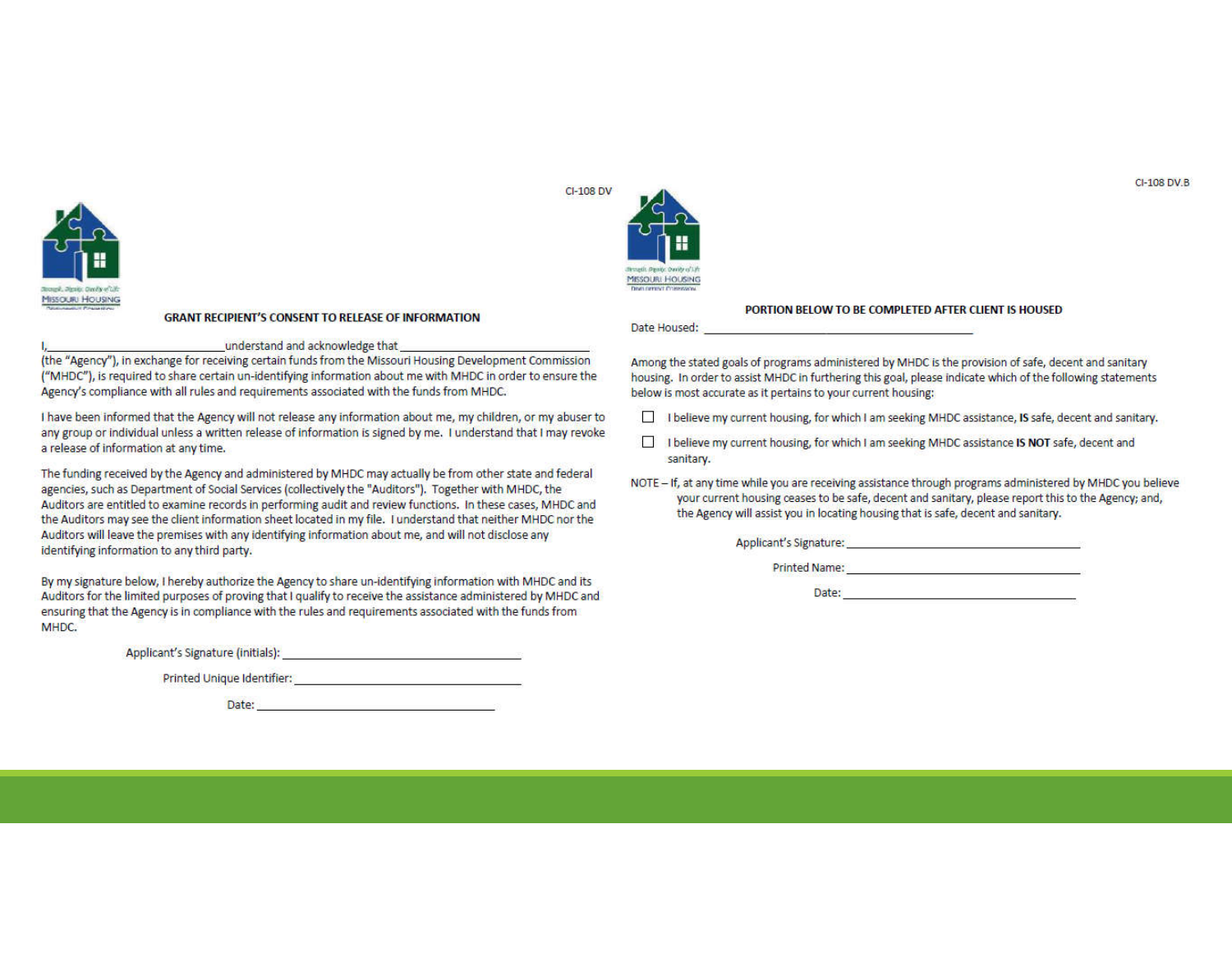## Documentation Of Homelessness

- Documentation of household's *current living situation (PRIOR TO ENTRY OF PROGRAM)*
- Program participants maintain their housing status during the time period that they are receiving MHTF assistance and/or continued case management services.
	- MHDC has provided form CI-104 for your use in documenting and verifying homelessness status.
	- Use the CI-104 with either written or verbal third party verification(s); OR staff observation which must be clearly documented on the form(s). Document the client's signature for self-certification of homelessness status. The staff taking the selfcertification MUST document attempts to verify status; UNLESS the client is DV &/or as a precaution of the client's safety.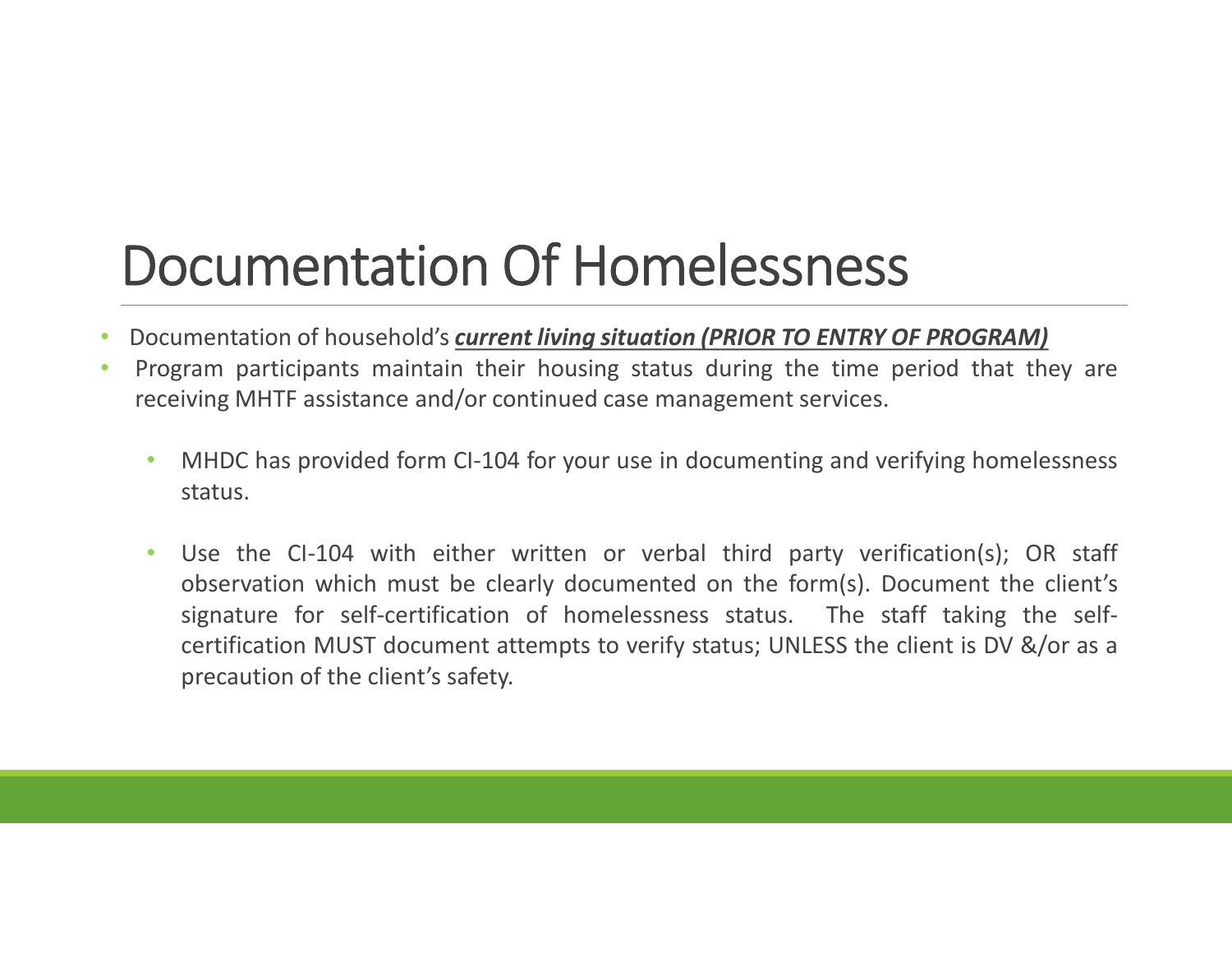

Form:CI-104

**MHDC Community Initiatives: HOUSING STATUS CERTIFICATION**

| ApplicantName:                                                               |
|------------------------------------------------------------------------------|
| Verification Type: Third Party elf Declaration                               |
| Client referral received from: Coordinated Entry Valk-in Other               |
| Individual without dependent children (complete one form for each household) |

This is to certify that the above named individual or household is currently homeless based on the check mark, other indicate d **information, and signature indicating their current living situation. Check only ONE BOX and ONLY complete that section. \*IMPORTANT:THIRDPARTY EVIDENCESHOULDBE ATTACHEDTOTHIS FORMIN ORDERTO CERTIFYHOMELESSNESS IF AVAILABLE.**

#### LITERALLY HOMELESS

#### **Living Situation: place not meant for human habitation (e.g., cars, parks, abandoned buildings, streets/sidewalks)**

 $\mathbf{I}$ The person(s) named above is/are currently living in (or, if currently in hospital or other institution, was living in immediately priorto hospital/institution admission) a public or privateplacenot designedfor, or ordinarily usedas a regular sleeping accommodation for human beings, including a car, park, abandoned building, bus station, airport, or camp ground. Descriptionof currentliving situation:

Homeless Street Outreach/Other Program (if applicable):

This certifying agency must be recognized by the local Continuum of Care (CoC) as an agency that has a program designed *to serve persons living on the street or other places not meant for human habitation. (Examples may be street outreach workers, day shelters,soupkitchens,Health Care forthe Homelesssites,etc.)*

#### **Living Situation: Emergency Shelter**

The person(s) named above is/are currently living in (or, if currently in hospital or other institution, was living in immediately priorto hospital/institutionadmission) a supervised publicly or privatelyoperated shelterasfollows:

Emergency ShelterProgramName:

*This emergency shelter must appear on the CoC's Housing Inventory Chart submitted as part of the most recent CoC HomelessAssistance application to HUD or otherwisebe recognized by the CoC as partofthe CoC inventory(e.g. newly established Emergency Shelter).*

#### **Living Situation: Transitional Housing**

The person(s) named above is/are currently living in a transitional housing program for persons who are l he person(s) named above is/are currently living in a transitional housing program for persons who are<br>homeless. The persons(s) named above is/are graduating from or timing out of the transitional housing program:

TransitionalHousingProgramName: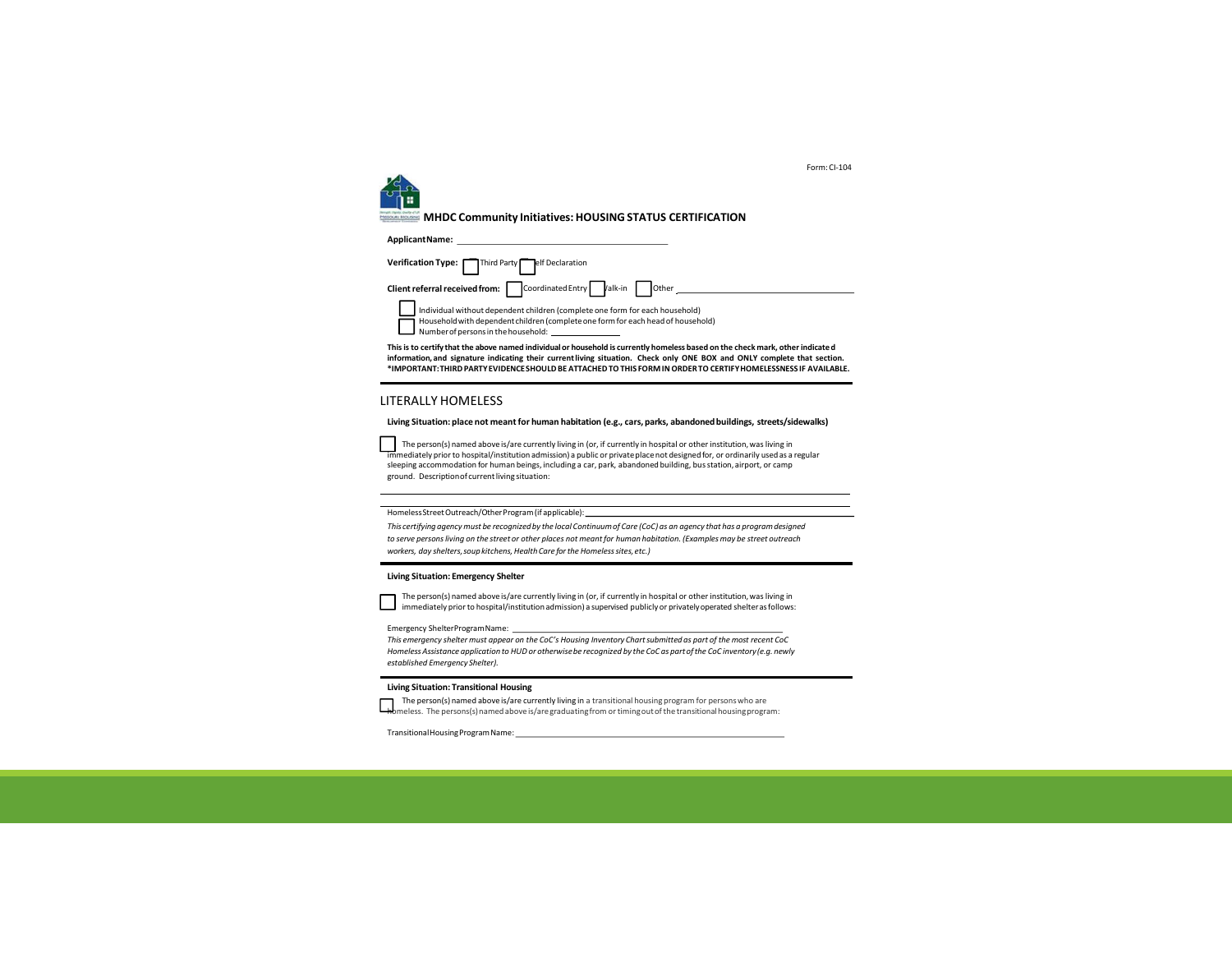Immediately prior to entering transitional housing the person(s) named above was/were residing in:<br>Γεπεται OR ΠΑρΙατείο της δεκατικής διακοικής της διακοικής της διακοικής του διακοικής διακοικής του διακοικής

#### **Living Situation: Market Housing**

The person(s) named above was/were evicted from or otherwise lost housing obtained through the private<br>market.

#### AT RISK OF HOMELESSNESS

#### **The individual or family:**

- 1. Has income that is at or below the area median income eligibility requirement (ESG 30%/MHTF 50%/MoHIP 80%) for the geographic area(see income documentation form);
- 2. Lacks sufficient resources to attain housing stability. [e.g., family, friends, faith-based or other social networks immediately available] to prevent them from moving to an emergency shelter or another place described in Category 1 of the homeless definition.

#### **AND**

#### **The person(s) listed above meet one or more of the following risk factors:**

|           | (1) The person/household named above is currently living in rental housing from which he/she/they is/are being<br>evicted. <b>Example 2</b> assistance provided will not overlap with other federal funding sources.                                                                                                                                                                                                                                                                                                                                                                                                                                                                                                                                                                                                                                                                                                                                                                                                                                                                                                                                                                                  |
|-----------|-------------------------------------------------------------------------------------------------------------------------------------------------------------------------------------------------------------------------------------------------------------------------------------------------------------------------------------------------------------------------------------------------------------------------------------------------------------------------------------------------------------------------------------------------------------------------------------------------------------------------------------------------------------------------------------------------------------------------------------------------------------------------------------------------------------------------------------------------------------------------------------------------------------------------------------------------------------------------------------------------------------------------------------------------------------------------------------------------------------------------------------------------------------------------------------------------------|
|           | (2) Has moved frequently because of economic reasons<br>(3) Is living in the home of another because of economichardship<br>(4) Has been notified in writing that their right to occupy their current housing or living situation will<br>be terminated within 21 days after the date of application<br>(5) Lives in a hotel or motel; "and the cost of the hotel or motel is not paid for by federal, state, or<br>local government programs for low-income individuals or by charitable organizations"<br>(6) Lives in severely overcrowded housing; (in a single-room occupancy or efficiency apartment unit in<br>which more than two persons, on average, reside or another type of housing in which there reside more<br>than 1.5 persons per room, as defined by the U.S. Census Bureau.)<br>(7) Is exiting a publicly funded institution; or system of care, (such as a health-care facility, mental<br>health facility, foster care or other youth facility, or correction program or institution)<br>(8) Otherwise lives in housing that has characteristics associated with instability and an increased risk<br>of homelessness<br>(9) Other (please see applicable program Desk Guides): |
|           | Evidence of risk factors for this Applicant is:                                                                                                                                                                                                                                                                                                                                                                                                                                                                                                                                                                                                                                                                                                                                                                                                                                                                                                                                                                                                                                                                                                                                                       |
|           | (A) Source documents (e.g., notice of termination from employment, unemployment compensation statement, bank statement,<br>health-care bill showing arrears, utility bill showing arrears).<br>(B) To the extent that source documents are unobtainable, a written statement by the relevant third party (e.g.,<br>former employer, public administrator, relative) or written certification by the intake staff of the oral verification by<br>the relevant third party                                                                                                                                                                                                                                                                                                                                                                                                                                                                                                                                                                                                                                                                                                                              |
| <b>OR</b> |                                                                                                                                                                                                                                                                                                                                                                                                                                                                                                                                                                                                                                                                                                                                                                                                                                                                                                                                                                                                                                                                                                                                                                                                       |
|           | (C) If source documents and third-party verification are unobtainable, a written statement by intake staff describing the efforts<br>taken to obtain the required evidence.                                                                                                                                                                                                                                                                                                                                                                                                                                                                                                                                                                                                                                                                                                                                                                                                                                                                                                                                                                                                                           |

Form:CI-104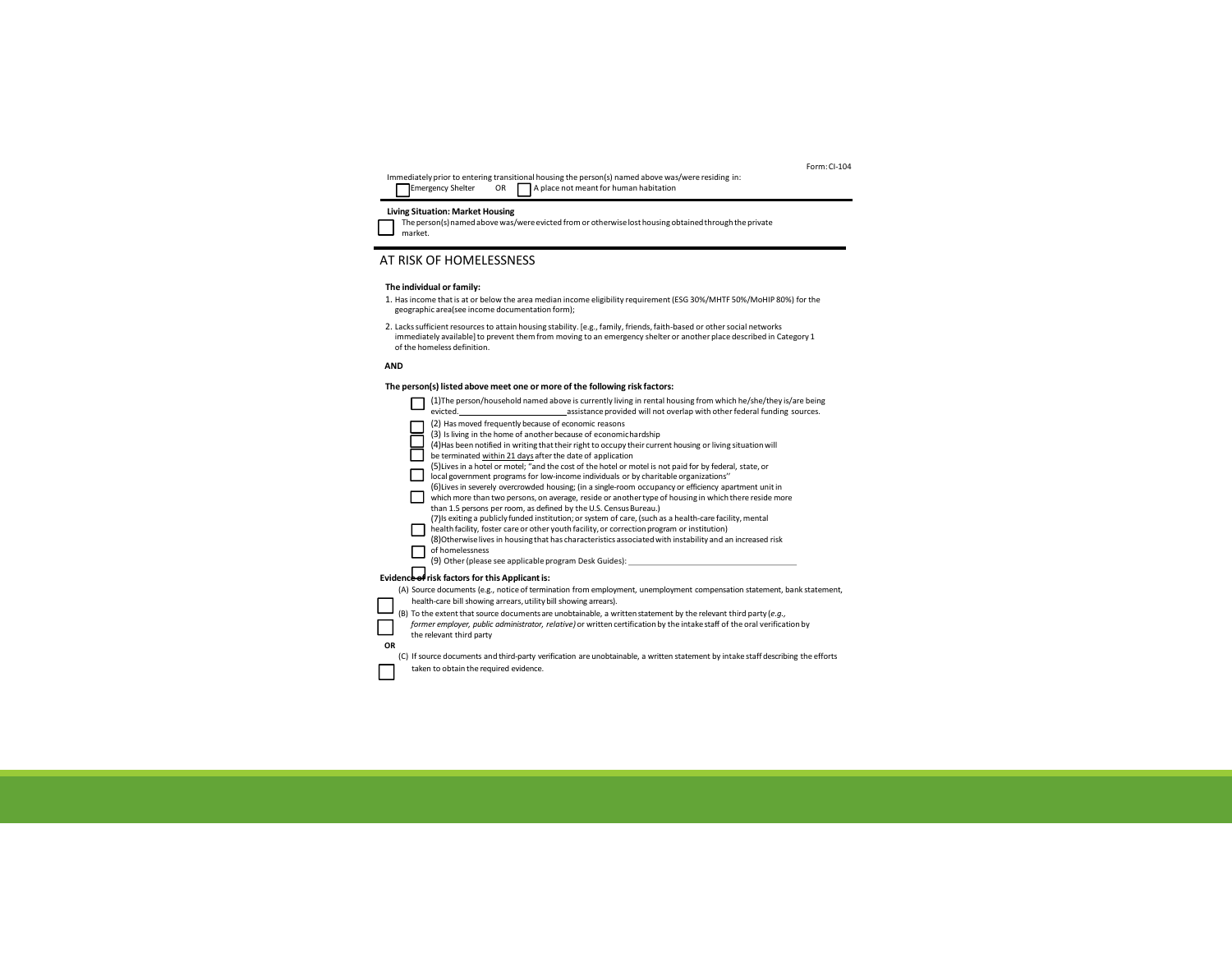Form:CI-104

| Applicant Name:                                                                      |                                                                                                                                                                                                   |                |                         |                                                                                                                                                                                                                                |  |
|--------------------------------------------------------------------------------------|---------------------------------------------------------------------------------------------------------------------------------------------------------------------------------------------------|----------------|-------------------------|--------------------------------------------------------------------------------------------------------------------------------------------------------------------------------------------------------------------------------|--|
|                                                                                      |                                                                                                                                                                                                   |                |                         |                                                                                                                                                                                                                                |  |
|                                                                                      | Name of Third Party Representative:<br>Verification of homeless status was provided:                                                                                                              |                |                         |                                                                                                                                                                                                                                |  |
|                                                                                      |                                                                                                                                                                                                   | Over the phone | In person               |                                                                                                                                                                                                                                |  |
| individual who is applying for                                                       | oral third party verification of eligibility or risk factors and certifying all statements to be true, accurate and complete.<br>I made the following efforts to obtain third party verification: |                |                         | I understand that obtaining third party verification of eligibility or risk factors is the preferred method of certifying eligibility for an<br>assistance, but cannot meet this standard. Below I am providing details of     |  |
| <b>Staff Observation Verification</b>                                                |                                                                                                                                                                                                   |                |                         |                                                                                                                                                                                                                                |  |
|                                                                                      | I have observed the following conditions which serve as evidence related to the applicant's housing status and available                                                                          |                |                         |                                                                                                                                                                                                                                |  |
|                                                                                      | resources. Due to the following factors I certify this applicant's eligibility for example assistance:                                                                                            |                |                         |                                                                                                                                                                                                                                |  |
|                                                                                      |                                                                                                                                                                                                   |                |                         |                                                                                                                                                                                                                                |  |
|                                                                                      |                                                                                                                                                                                                   |                |                         |                                                                                                                                                                                                                                |  |
|                                                                                      |                                                                                                                                                                                                   |                |                         |                                                                                                                                                                                                                                |  |
|                                                                                      |                                                                                                                                                                                                   |                |                         |                                                                                                                                                                                                                                |  |
|                                                                                      |                                                                                                                                                                                                   |                |                         |                                                                                                                                                                                                                                |  |
|                                                                                      | an individual who is applying for any assistance, but cannot meet this standard. I made the following efforts to                                                                                  |                |                         | I understand that obtaining third party verification of eligibility or risk factors is the preferred method of certifying eligibility for                                                                                      |  |
|                                                                                      |                                                                                                                                                                                                   |                |                         |                                                                                                                                                                                                                                |  |
|                                                                                      |                                                                                                                                                                                                   |                |                         |                                                                                                                                                                                                                                |  |
|                                                                                      |                                                                                                                                                                                                   |                |                         |                                                                                                                                                                                                                                |  |
|                                                                                      |                                                                                                                                                                                                   |                |                         |                                                                                                                                                                                                                                |  |
|                                                                                      |                                                                                                                                                                                                   |                |                         |                                                                                                                                                                                                                                |  |
|                                                                                      | I certify that I have provided verification as indicated above that the Applicant meets eligibility criteria and/or risk                                                                          |                |                         |                                                                                                                                                                                                                                |  |
|                                                                                      | <b>Literally Homeless</b>                                                                                                                                                                         | OR             | At Risk of Homelessness |                                                                                                                                                                                                                                |  |
| obtain third party verification:<br><b>Staff Certification</b><br>factors for being: |                                                                                                                                                                                                   |                |                         |                                                                                                                                                                                                                                |  |
| Staff Signature:                                                                     |                                                                                                                                                                                                   |                |                         | Date: the contract of the contract of the contract of the contract of the contract of the contract of the contract of the contract of the contract of the contract of the contract of the contract of the contract of the cont |  |
|                                                                                      |                                                                                                                                                                                                   |                |                         |                                                                                                                                                                                                                                |  |
|                                                                                      |                                                                                                                                                                                                   |                |                         |                                                                                                                                                                                                                                |  |

complete. **Client Signature: Date: Date: Date: Date: Date: Date: Date: Date: Date: Date: Date: Date: Date: Date: Date: Date: Date: Date: Date: Date: Date: Date: Date: Date: Date: D**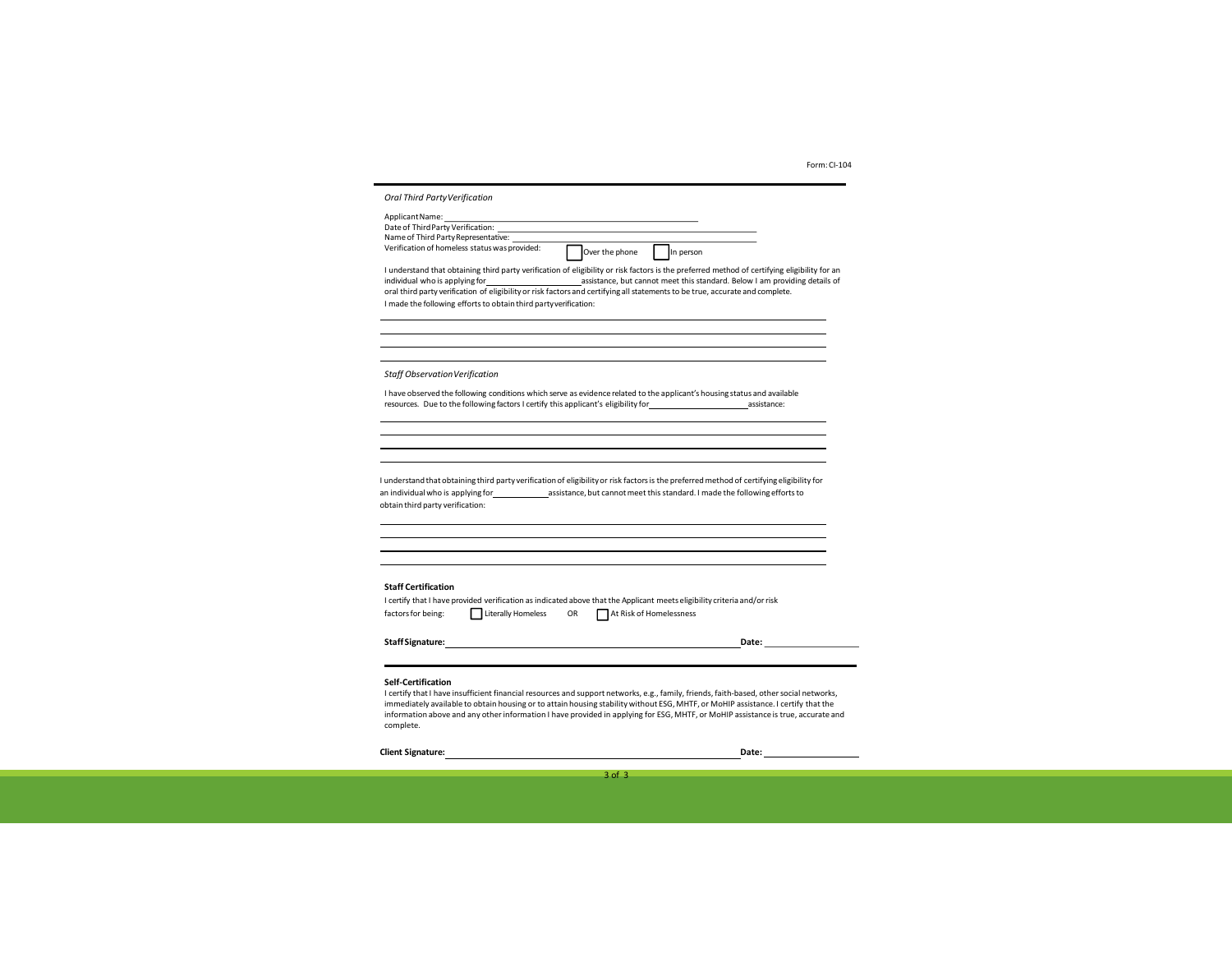# Documentation of Income

- Income verification MHTF-204 must be completed at initial intake and updated every 90 days thereafter (this form must be completed electronically and maintained in client file)
	- Pay stubs, CI-112 Income verification, SSI/SSDI award letter, child support statement, EBT statement for TANF, Income Tax form for self-employment, CI-103 Self-Certification [must document attempt to obtain third party verification(s)]
	- No Income (18 and older): CI-103 Self-Certification
	- At recertification the sources of income should be current within 30 days of first instance of assistance OR date of certification
- Grantees need to evaluate households assisted for both need and eligibility, including:
	- Determination of whether or not the household composition has changed; and
	- Verification that household's annual gross income does not exceed 50 percent of AMI; and
	- Verification that the household lacks sufficient resources and support networks to retain housing without the assistance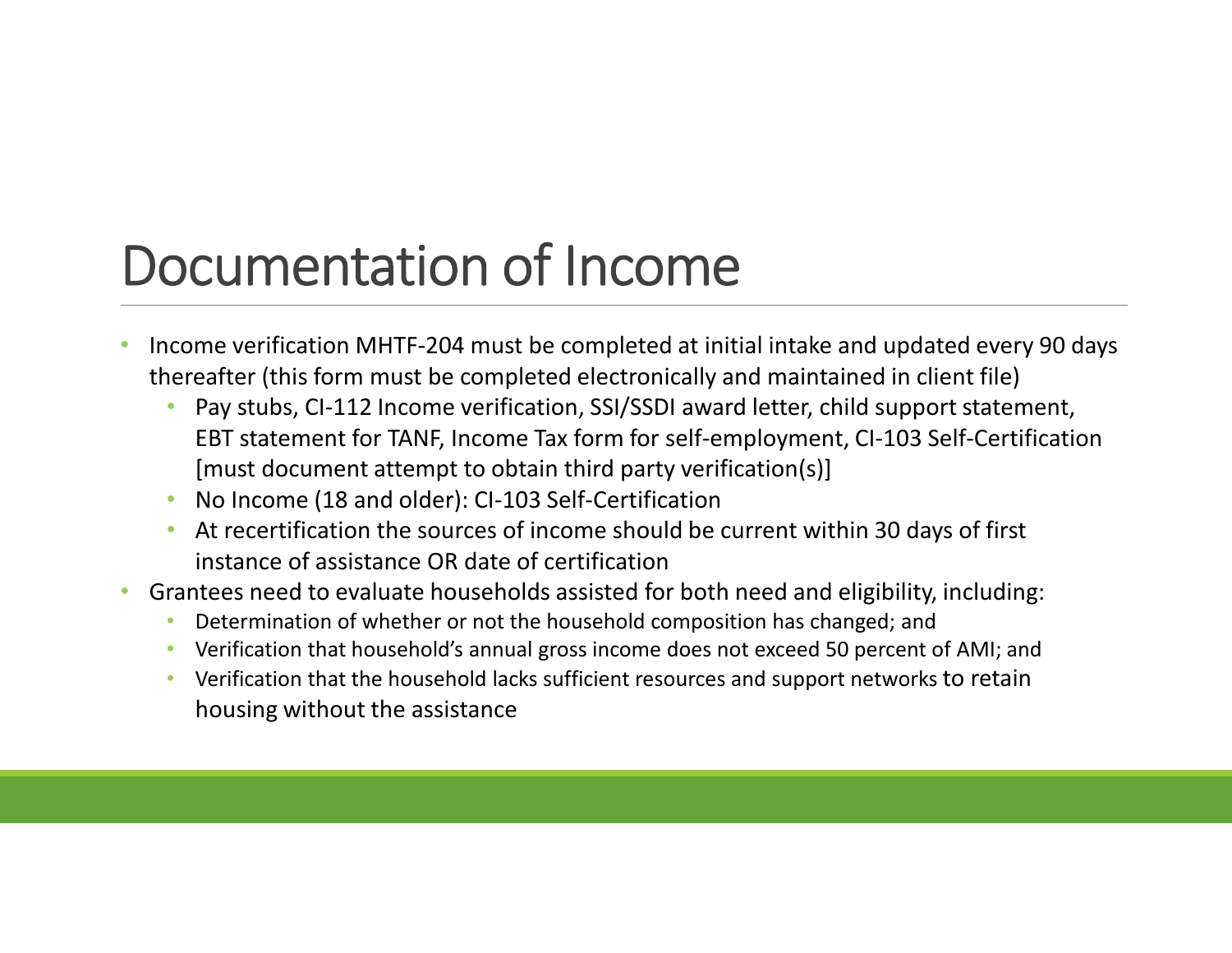Form: MHTF-204

#### **Income Verification Summary Worksheet** | Missouri Housing Trust Fund | FY2021

| <b>Section I: Household Information</b> |                               |     |                     |                                    |                       |  |
|-----------------------------------------|-------------------------------|-----|---------------------|------------------------------------|-----------------------|--|
|                                         |                               |     |                     |                                    | Specify if "Other" ID |  |
| <b>Household Members</b>                | <b>Name/Unique Identifier</b> | Age | <b>SSN 4 Digits</b> | Proof of Identification Type (18+) | <b>Type</b>           |  |
| Head of Household                       |                               |     |                     |                                    |                       |  |
| Household Member 2                      |                               |     |                     |                                    |                       |  |
| Household Member 3                      |                               |     |                     |                                    |                       |  |
| Household Member 4                      |                               |     |                     |                                    |                       |  |
| Household Member 5                      |                               |     |                     |                                    |                       |  |
| Household Member 6                      |                               |     |                     |                                    |                       |  |
| Household Member 7                      |                               |     |                     |                                    |                       |  |
| Household Member 8                      |                               |     |                     |                                    |                       |  |
| <b>Total Members in Household 0</b>     |                               |     |                     |                                    |                       |  |

#### **Section II and III Instructions:**

All income and assets received by household members should be detailed in the charts below. A separate line should be filled out for each individual piece of income and asset verification. All income verification used to calculate income and assets should be dated within 30 days of when first instance of MHTF assistance was provided. Please refer to Desk Guide (MHTF-200) for income and asset inclusions and exclusions. See HUD Handbook 4350.3 for complete instructions on verifying and calculating income and assets.

| <b>Section II: Gross Annual Income</b> |                     |                                                  |                                                                                                            |                                              |                                                                           |                                                                                      |                      |
|----------------------------------------|---------------------|--------------------------------------------------|------------------------------------------------------------------------------------------------------------|----------------------------------------------|---------------------------------------------------------------------------|--------------------------------------------------------------------------------------|----------------------|
| <b>Household Member</b>                | Source of<br>Income | <b>Description</b><br>(i.e., employer's<br>name) | <b>Type of Income</b><br><b>Verification</b><br>(i.e., check stub, award<br>letter, employer verification) | <b>Date Listed</b><br>on Source of<br>Income | <b>Gross Amount</b><br>(as detailed on<br>income verification<br>sources) | <b>Frequency of</b><br>Income<br>(number of times<br>income is received<br>per year) | <b>Annual Income</b> |
|                                        |                     |                                                  |                                                                                                            |                                              |                                                                           |                                                                                      |                      |
|                                        |                     |                                                  |                                                                                                            |                                              |                                                                           |                                                                                      |                      |
|                                        |                     |                                                  |                                                                                                            |                                              |                                                                           |                                                                                      |                      |
|                                        |                     |                                                  |                                                                                                            |                                              |                                                                           |                                                                                      |                      |
|                                        |                     |                                                  |                                                                                                            |                                              |                                                                           |                                                                                      |                      |
|                                        |                     |                                                  |                                                                                                            |                                              |                                                                           |                                                                                      |                      |
|                                        |                     |                                                  |                                                                                                            |                                              |                                                                           |                                                                                      |                      |
|                                        |                     |                                                  |                                                                                                            |                                              |                                                                           |                                                                                      |                      |
|                                        |                     |                                                  |                                                                                                            |                                              |                                                                           |                                                                                      |                      |
|                                        |                     |                                                  |                                                                                                            |                                              |                                                                           |                                                                                      |                      |
|                                        |                     |                                                  |                                                                                                            |                                              |                                                                           | <b>TOTAL HOUSEHOLD INCOME (A): S</b>                                                 |                      |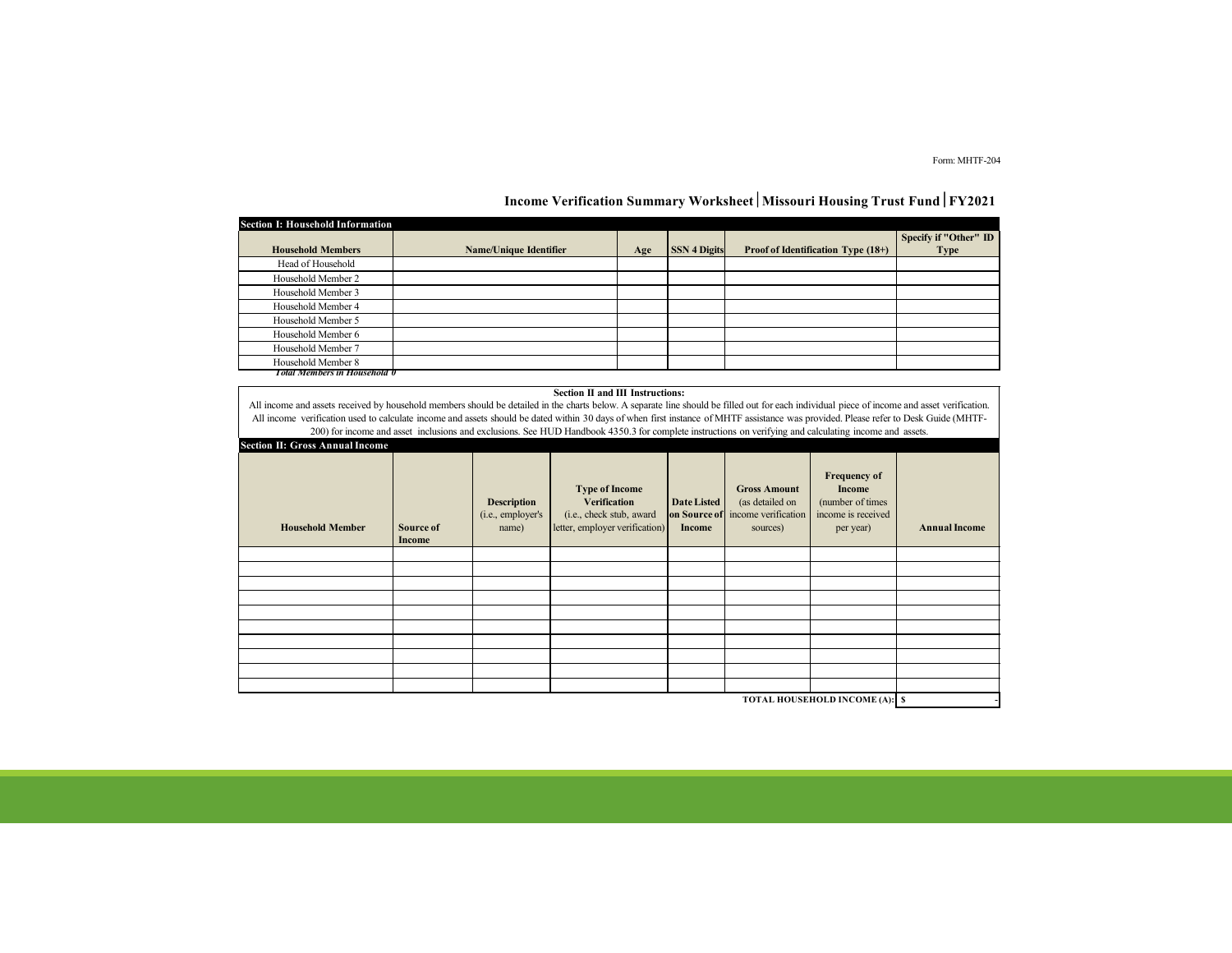Form: MHTF-204

| <b>Section III: Income From Assets</b>           |                                              |                                                          |                                       |                                                                                         |                                    |                      |
|--------------------------------------------------|----------------------------------------------|----------------------------------------------------------|---------------------------------------|-----------------------------------------------------------------------------------------|------------------------------------|----------------------|
| <b>Household Member</b>                          | <b>Type of Asset</b>                         | <b>Specify</b><br>(if "other"<br>asset<br>type selected) | Date of<br><b>Valuatio</b><br>$\bf n$ | <b>Current Cash Value</b>                                                               | <b>Interest Earned</b>             | <b>Actual Income</b> |
|                                                  |                                              |                                                          |                                       |                                                                                         | $0.00\%$ \$                        |                      |
|                                                  |                                              |                                                          |                                       |                                                                                         | $0.00\%$ \$                        |                      |
|                                                  |                                              |                                                          |                                       |                                                                                         | $0.00\%$ \$                        |                      |
|                                                  |                                              |                                                          |                                       |                                                                                         | $0.00\%$                           | s                    |
|                                                  |                                              |                                                          |                                       |                                                                                         | 0.00%                              | s                    |
|                                                  |                                              |                                                          |                                       |                                                                                         | 0.00%                              | $\mathbb S$          |
|                                                  |                                              |                                                          |                                       |                                                                                         | 0.00%                              | s                    |
|                                                  |                                              |                                                          |                                       |                                                                                         | $0.00\%$                           | s                    |
|                                                  |                                              |                                                          |                                       |                                                                                         | $0.00\%$                           | s                    |
|                                                  |                                              |                                                          |                                       |                                                                                         | $0.00\%$                           | s                    |
|                                                  |                                              |                                                          | <b>TOTALS: S</b>                      | Multiply total of line (a) by $\mathbb{P}$ $\left[\frac{1}{2}\right]$ book Rate: (.06%) |                                    | (1)<br>Ξ             |
|                                                  |                                              |                                                          |                                       | TOTAL HOUSEHOLD ASSETS (B) Greater of Line (1) and (2)                                  |                                    | $\mathbf{s}$         |
|                                                  |                                              |                                                          |                                       |                                                                                         |                                    |                      |
|                                                  |                                              |                                                          |                                       |                                                                                         |                                    |                      |
| Section IV: Determination of Income Eligibility  |                                              |                                                          |                                       |                                                                                         |                                    |                      |
| <b>County (Please</b>                            |                                              |                                                          |                                       | Select County (If "MISSOURI -                                                           |                                    |                      |
|                                                  |                                              |                                                          |                                       | State"):                                                                                |                                    |                      |
| Above:                                           | Area Median Income (AMI) for County Selected |                                                          |                                       |                                                                                         |                                    |                      |
| $50\%$ AMI (annual) $\text{\$}$                  |                                              |                                                          | $50\%$ AMI (monthly) $\$\$            |                                                                                         |                                    |                      |
|                                                  |                                              |                                                          |                                       |                                                                                         |                                    |                      |
|                                                  |                                              |                                                          |                                       |                                                                                         |                                    |                      |
| <b>Section V: Assistance Summary Information</b> |                                              |                                                          |                                       |                                                                                         |                                    |                      |
| <b>Date of Intake</b>                            |                                              |                                                          |                                       |                                                                                         | <b>Home Repair File Check List</b> |                      |
| <b>Consent Form Date</b>                         |                                              |                                                          |                                       |                                                                                         | <b>Evidence of Title</b>           |                      |
| Zero Income Form Date (If                        | \$                                           |                                                          |                                       |                                                                                         | Work Description                   |                      |
| applicable)                                      |                                              |                                                          |                                       |                                                                                         | <b>Before/After Pictures</b>       |                      |
| <b>Assistance Type (Please Choose)</b>           |                                              |                                                          |                                       |                                                                                         | Inspection Form                    |                      |
| <b>Assistance Amount</b>                         |                                              |                                                          |                                       |                                                                                         | Completion Form                    |                      |
| Payee                                            |                                              | Other (specify):                                         |                                       |                                                                                         | Regulatory Agreement               |                      |
| <b>Proof of Residence (Please Choose)</b>        |                                              | Other (specify):                                         |                                       |                                                                                         | Proof of 3 Bids                    |                      |
| <b>Proof of Need (Please Choose)</b>             |                                              |                                                          |                                       |                                                                                         |                                    |                      |
| Date of Payment from Agency                      |                                              |                                                          |                                       |                                                                                         |                                    |                      |
| <b>Proof of Cleared Payment</b>                  |                                              |                                                          |                                       |                                                                                         |                                    |                      |

### **Income Verification Summary Worksheet** | Missouri Housing Trust Fund | FY2021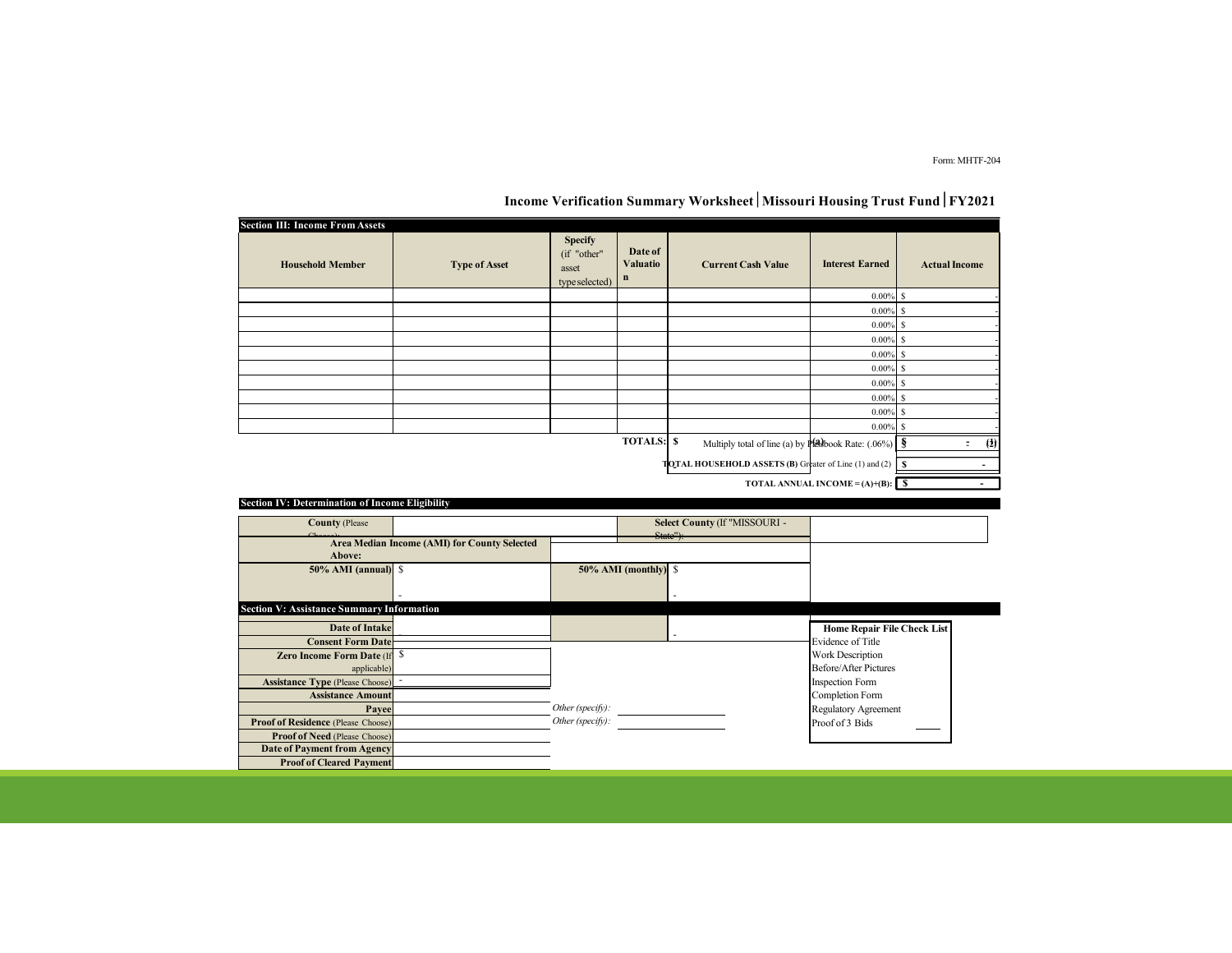# Calculating Income

- •All programs utilize HUD Chapter 5: Determining Income and Calculating Rent
- •Must calculate income for an individual or family for the program income eligibility requirements
	- Third-party Verification must be obtained or documentation of attempt to verify income for all members 18 and older
		- If unable to verify income by third party, the CI-103 must be utilized
		- Dated within 30 days of first instance of assistance, every 90 days thereafter
- •The MHTF Desk Guide lists the types and amounts of income and deductions to be included in the calculation;
- •**Financial assistance payments in connection to the CARES ACT are excluded**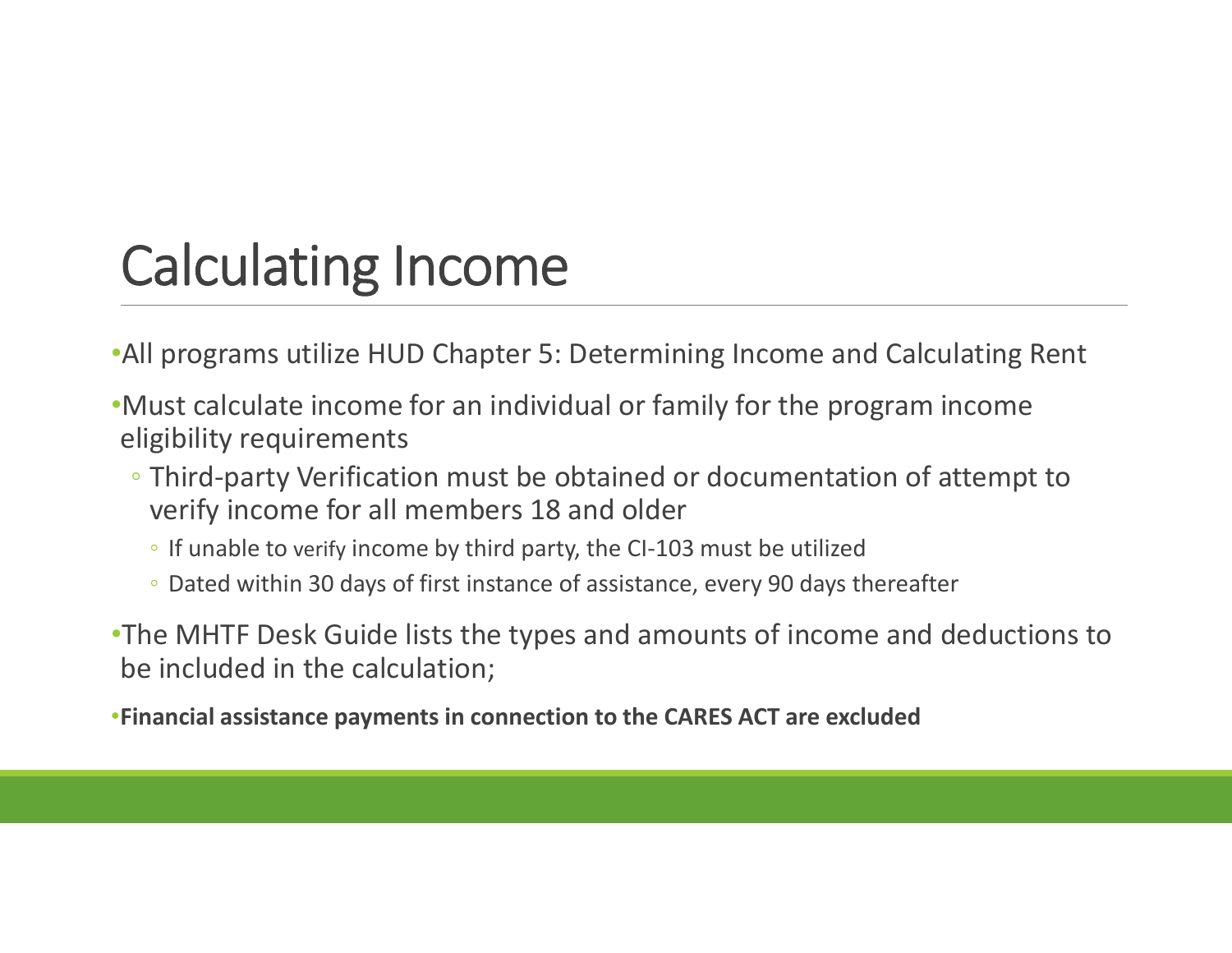# Calculating Income (continued)

- Inclusions
- Exclusions

### **Methods of Calculating Income**

- Annualize income by calculating the gross annual income based on current circumstances. Income that may not last for 12 months should be calculated assuming that circumstances will last 12 months
- Calculate the annual income based on anticipated changes through the year
	- Information that is available or changes throughout the year should be used to calculate anticipated income from all known sources
- Changes will be reflected at recertification period as required for each program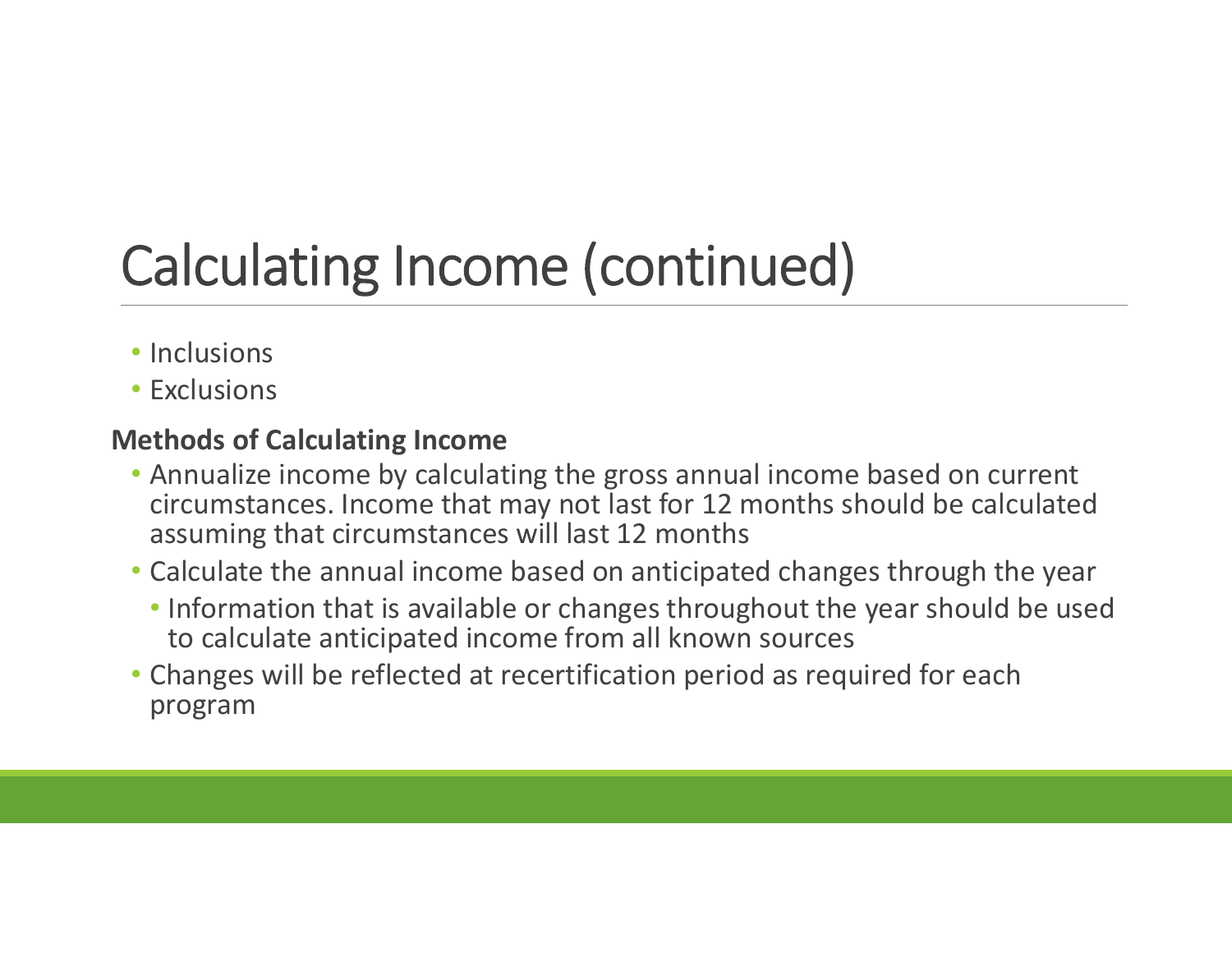# Calculating Income (continued)

Frequency of Pay

- Hourly wages by the number of hours worked per year (2,080 hours for full-time employment with a 40-hour work week and no overtime)
- Weekly wages by 52
- Bi-weekly wages (paid every other week) by 26
- Semi-monthly wages (paid twice each month) by 24
- Monthly wages by 12
- To annualize income other than full-time income, multiply the wages by the actual number of hours or weeks the person is expected to work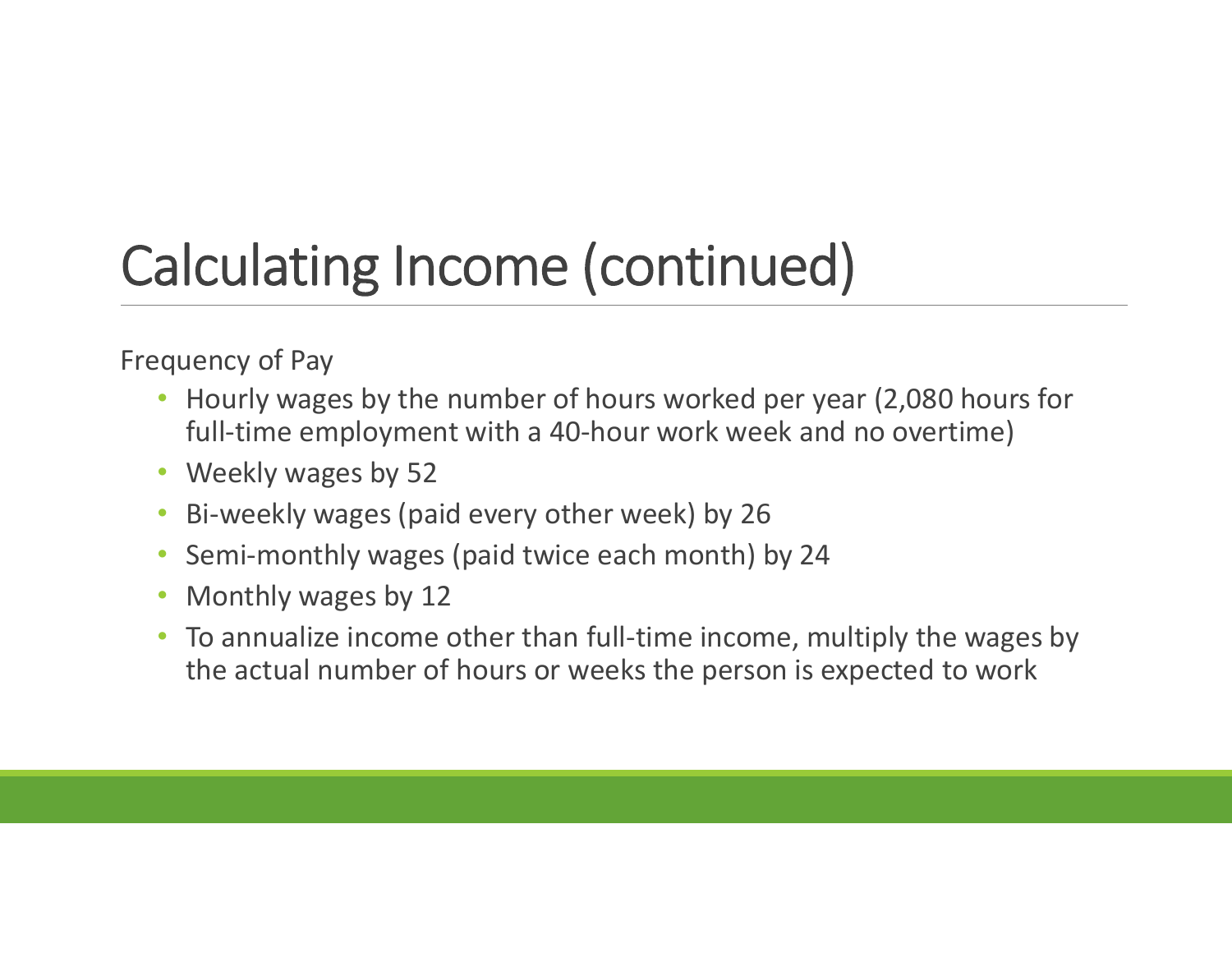# Calculating Income (example)

•Household works an average of 32 hours per week and is paid every two weeks (bi-weekly). He/she has presented two check stubs to verify his/her income which are within 30 days of the assistance date (5/1/21)

- Check Stub 1: payment date 4/2/21 for \$329.50 (gross wages)
- Check Stub 2: payment date 4/16/21 for \$445.00 (gross wages)

•Calculate by dividing the total of the gross pay (\$329.50 + \$445.00 = \$774.50) by the number of check stubs (2) and multiply by the frequency of pay (26) to annualize the income.

•Total: \$774.50/2= \$387.25 x 26= \$10,068.50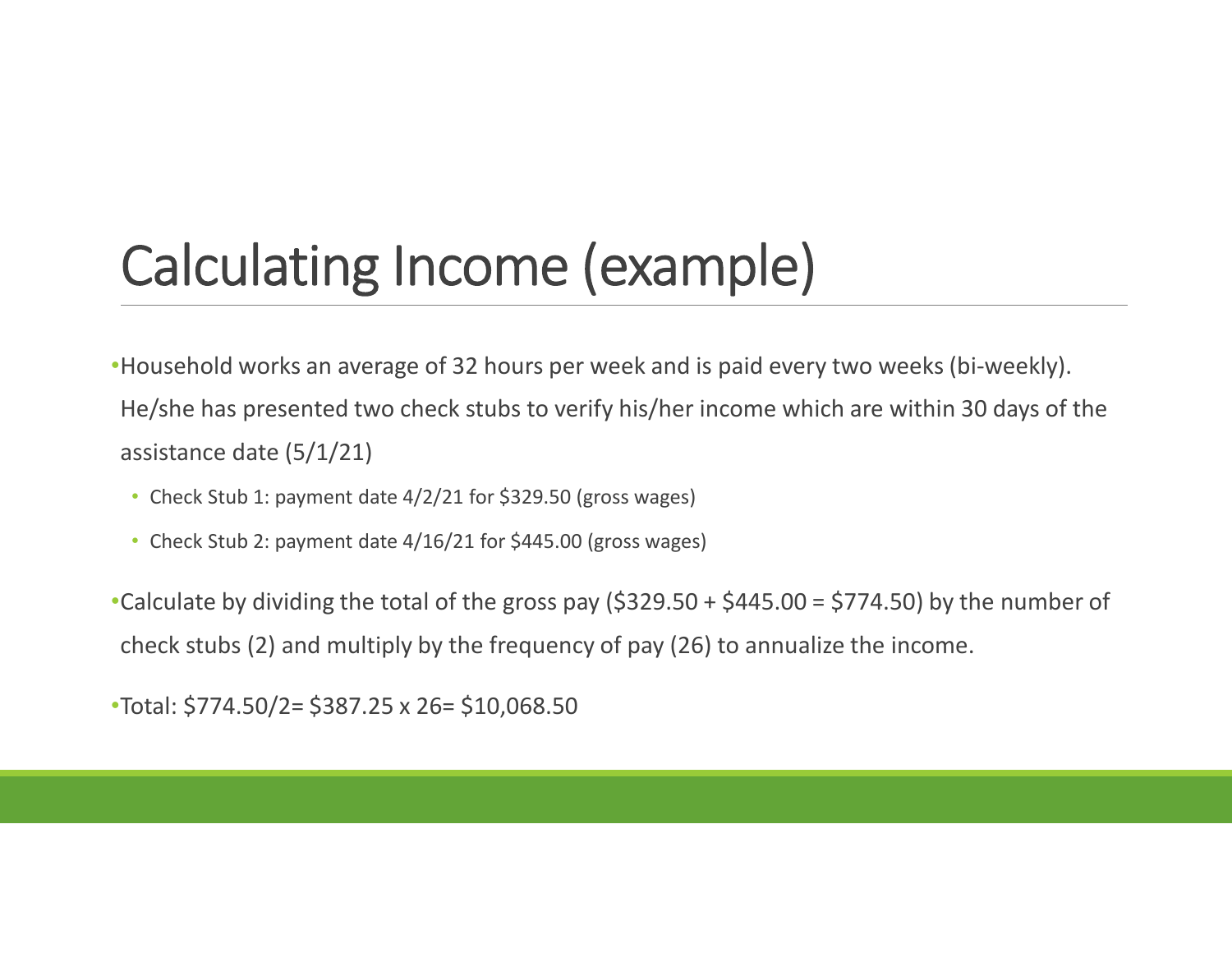# Calculating Assets

What is an asset?

- Items of value that may be turned into cash
- Some clients have assets that are not earning interest
- Necessary personal property is not an asset

Asset Inclusions and Exclusions

Considerations

- Must determine whether the total "cash value" of family assets exceeds \$5,000
- Market value less reasonable expenses incurred selling or converting the asset to cash
- Note: A family is NOT required to convert the asset to cash. Determining the cash value is done as a calculation in the process of determining the value of all assets
- If assets are owned by more than one person, prorate based on percentage of ownership, if there is no percentage specified or provided by law, prorate evenly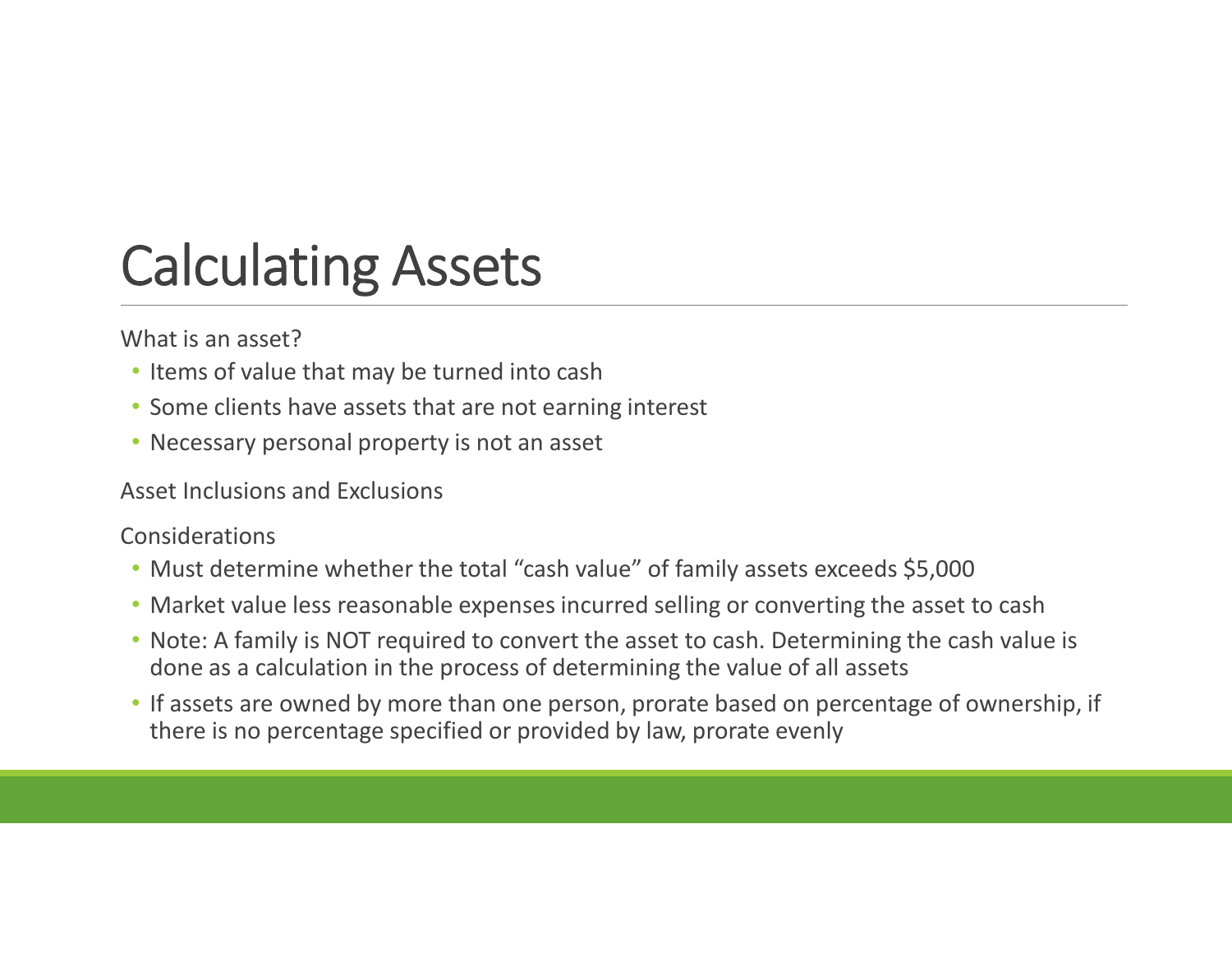# Calculating Assets (example)

•Household has a checking account with a *six month average balance* of \$500.00 which earns no interest. They have a savings account with a *current balance* of \$500.00 which currently earns 1.5 percent interest

• Savings account interest (\$500 x .015 = \$7.50)

•Household owns their house valued at \$50,000. They currently have an outstanding mortgage balance of \$34,000. The *reasonable selling costs* of a realtor, taxes, insurance, etc. would be \$3,400

• The cash value of their home would be \$12,600 (\$50,000 - \$34,000 = \$16,000 - \$3,400 = \$12,600)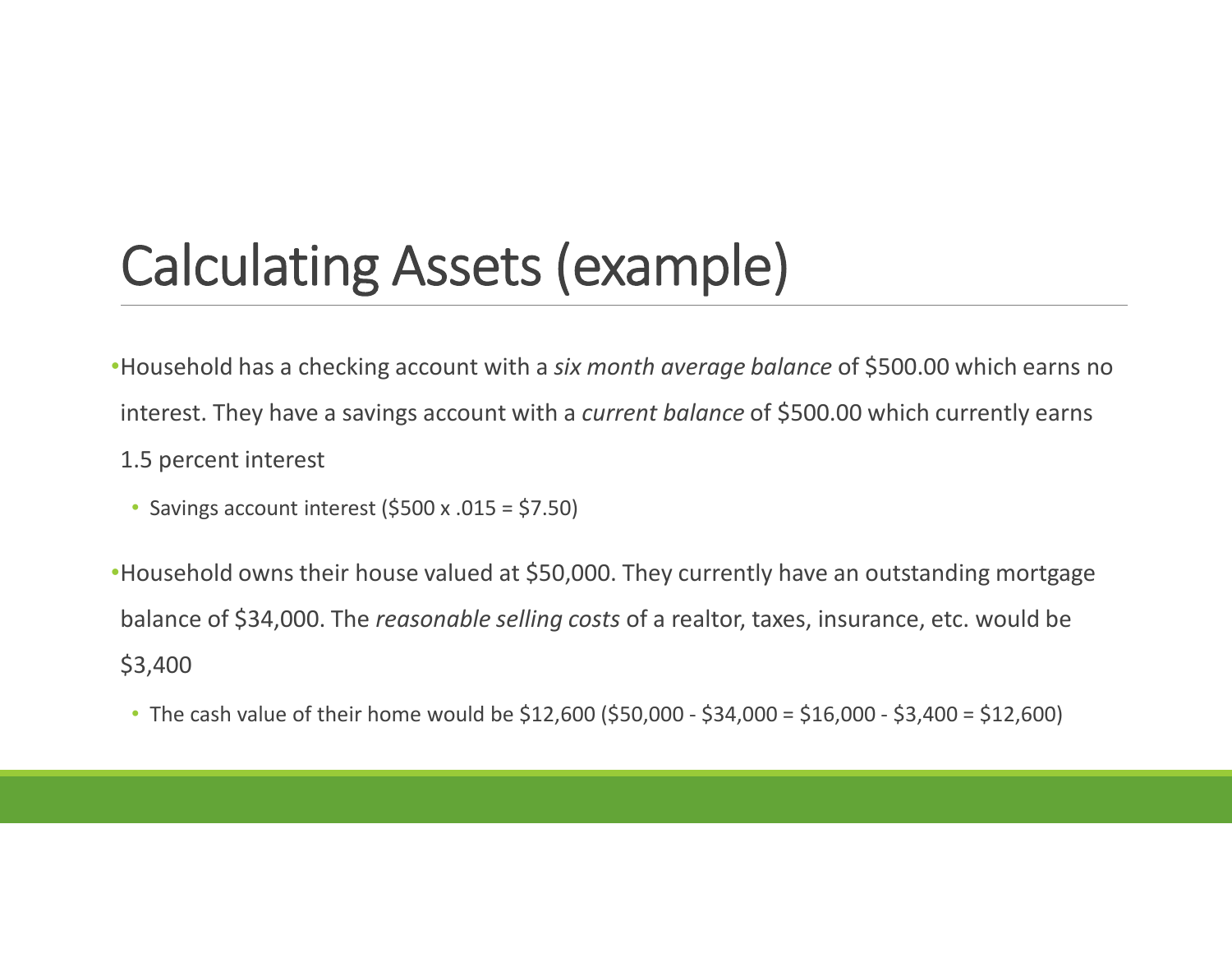# Home Repair/Modification

### Documentation requirements:

- 1. Household income eligibility (Income and Asset income)
- 2. Work write up (Bid advertisement)
- 3. Proof of ownership (Deed of Trust or Title)
- 4. Proof of 3 bids
- 5. Before and after pictures of project (dated if possible)
- 6. Proof of address
- 7. Inspection form MHTF 219
- 8. Certificate of Completion MHTF-220
- 9. Contractor license and insurance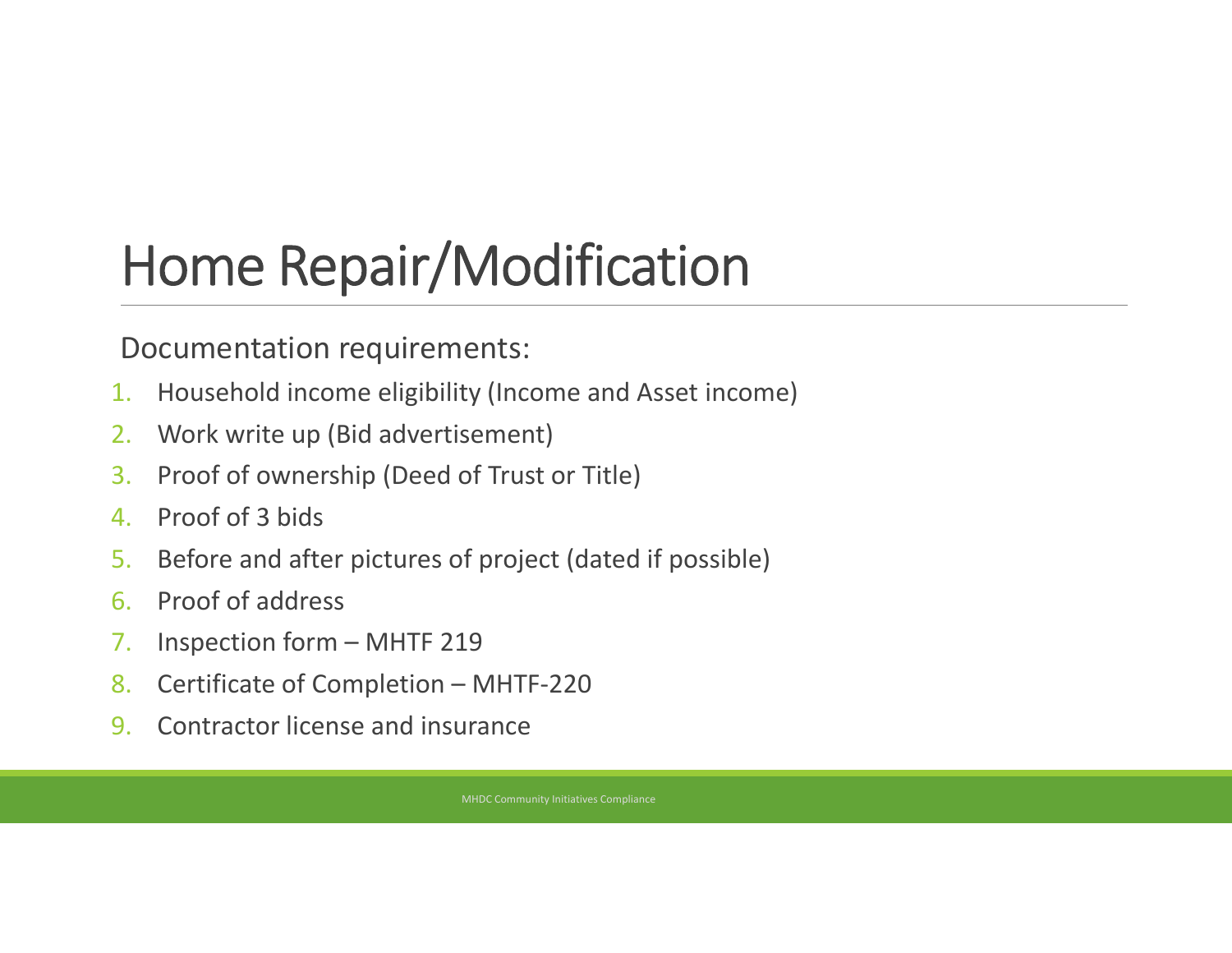## MHTF Client Contribution Certification Form

### Household contribution

Grantees are allowed to require the households it assists with MHTF Housing Assistance to contribute 30 percent of their gross monthly income towards their total monthly rent amount. Grantees that choose to require households to contribute a portion of their monthly income while assisted must require contribution from all households assisted with the grant. If a grantee chooses not to charge they must not charge anyone.

- **Documentation required**
- Copy of check or money order; OR
- **Copy of receipt from landlord showing amount/date paid**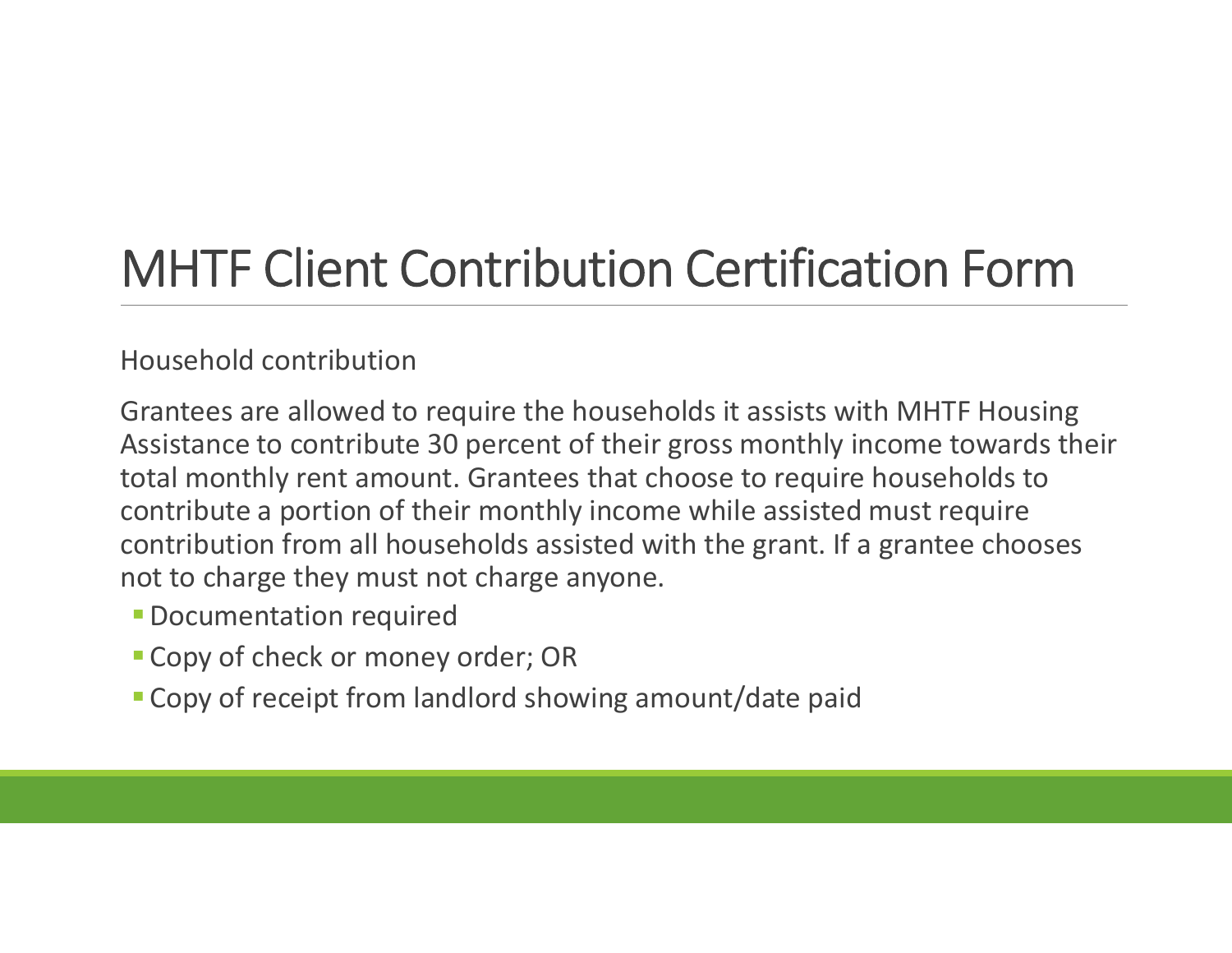# Construction/Rehabilitation Grant

We have posted a separate desk guide for this program on our website at:

MHTF-201 MHTF Construction/Rehabilitation Desk Guide (see pages 10-13 Compliance Process)

http://www.mhdc.com/housing\_trust\_fund/funded\_agencies\_documents/FY2021/MHTF-<br>201%20Construction-Rehab%20Desk%20Guide%202021.pdf

Missouri Housing Trust Fund Construction/Rehabilitation grants require 18 year land use restriction agreements which stipulate that grantees abide by the following:

Certification of Continuing Compliance

As a grantee of Missouri Housing Trust Fund Construction/Rehabilitation (MHTF C/R) funds, the Land Use Restriction Agreement (LURA) which was entered into by your agency requires an annual certification ensuring your agency's continuing compliance with the rules and regulations of the Missouri Housing Trust Fund. Please complete, sign, and notarize the Certificate of Continuing Compliance and submit to the MHDC Compliance Officer.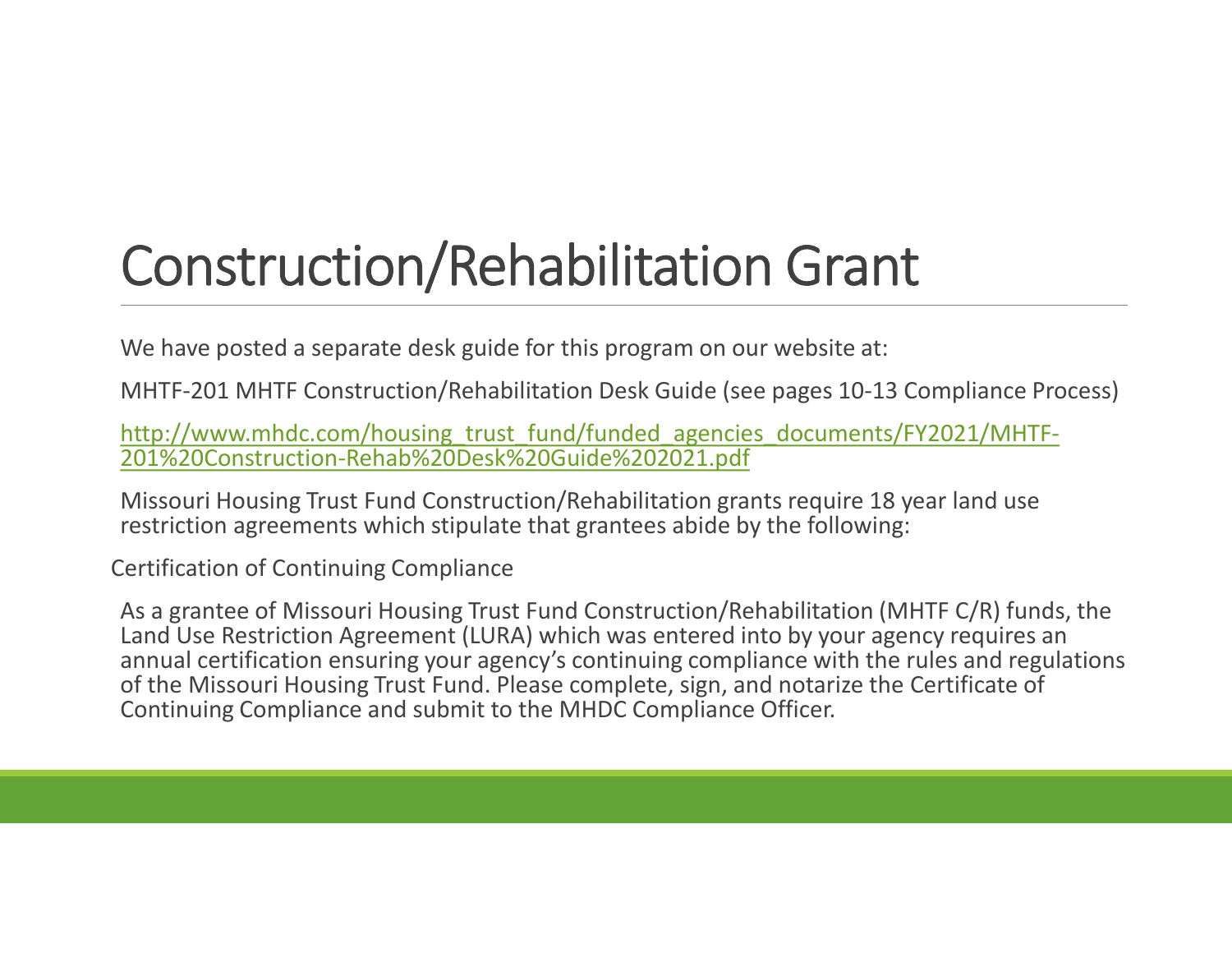# Construction/Rehabilitation (cont.)

MHDC staff will conduct scheduled site visits to the property to monitor its operations.

All households served at the property where MHTF was used must be at or below 50 percent of area median income.

### Client Recordkeeping Requirements – Construction/Rehabilitation

All clients served while a Land Use Restriction Act is in place, must have the following forms saved in their client files.

- Consent Form CI-108
- Verification of income at initial intake and every 90-days thereafter
- Income Verification Summary (MHTF-204)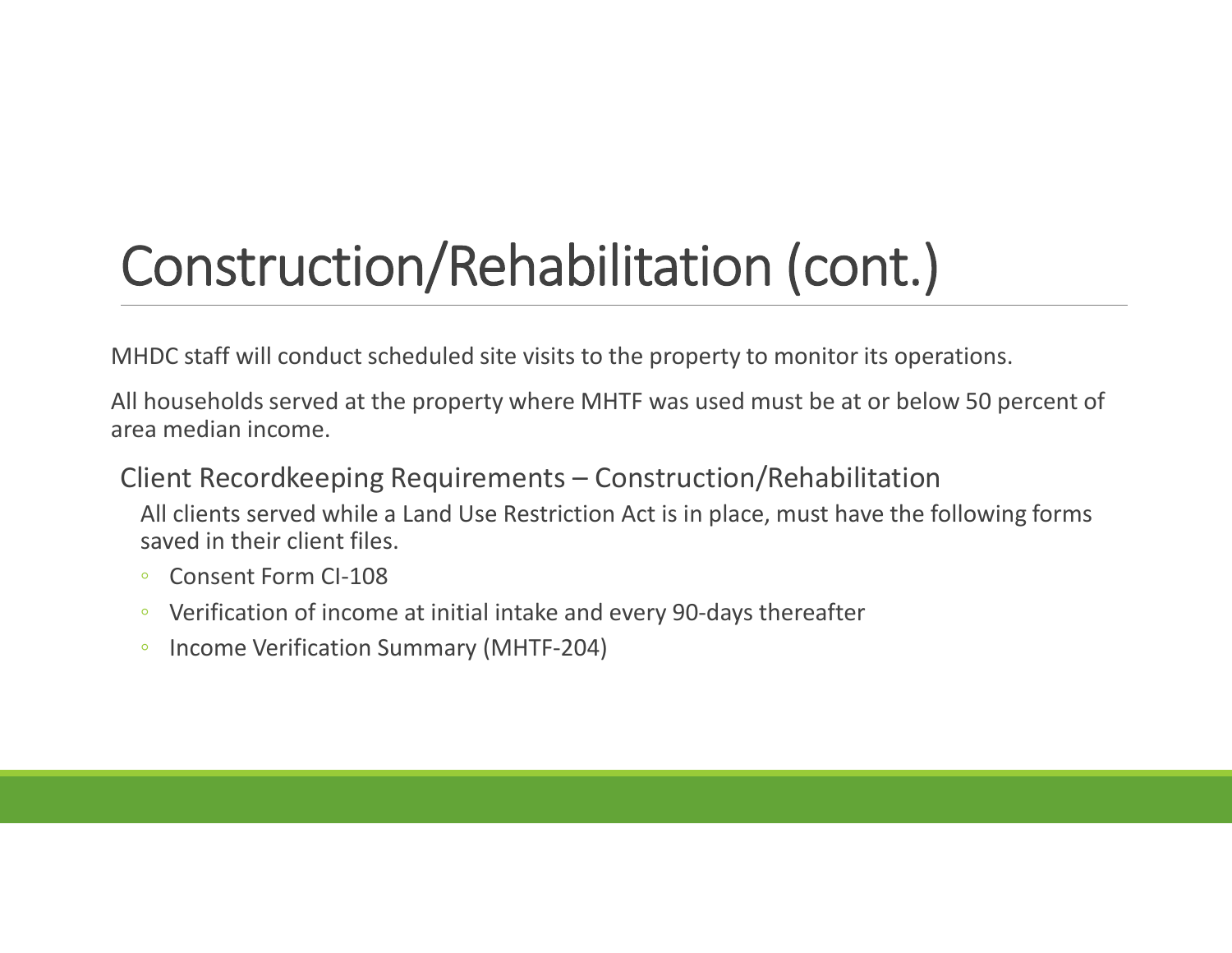# Monitoring Notification

- •Following the site visit or desk review, MHDC staff will prepare a report detailing the results of the review including any deficiencies &/or areas of improvements along with corrective action required.
- •Agencies found out of compliance must submit a Corrective Action Plan detailing how the agency plans to rectify the compliance issues noted within 30 days.
	- Fifty percent (50%)of client files or financial documentation with findings
	- Failure to respond to requests for a site visit
- •Until the MHDC staff member has verified that the issue(s) has/have been resolved, funding will be suspended.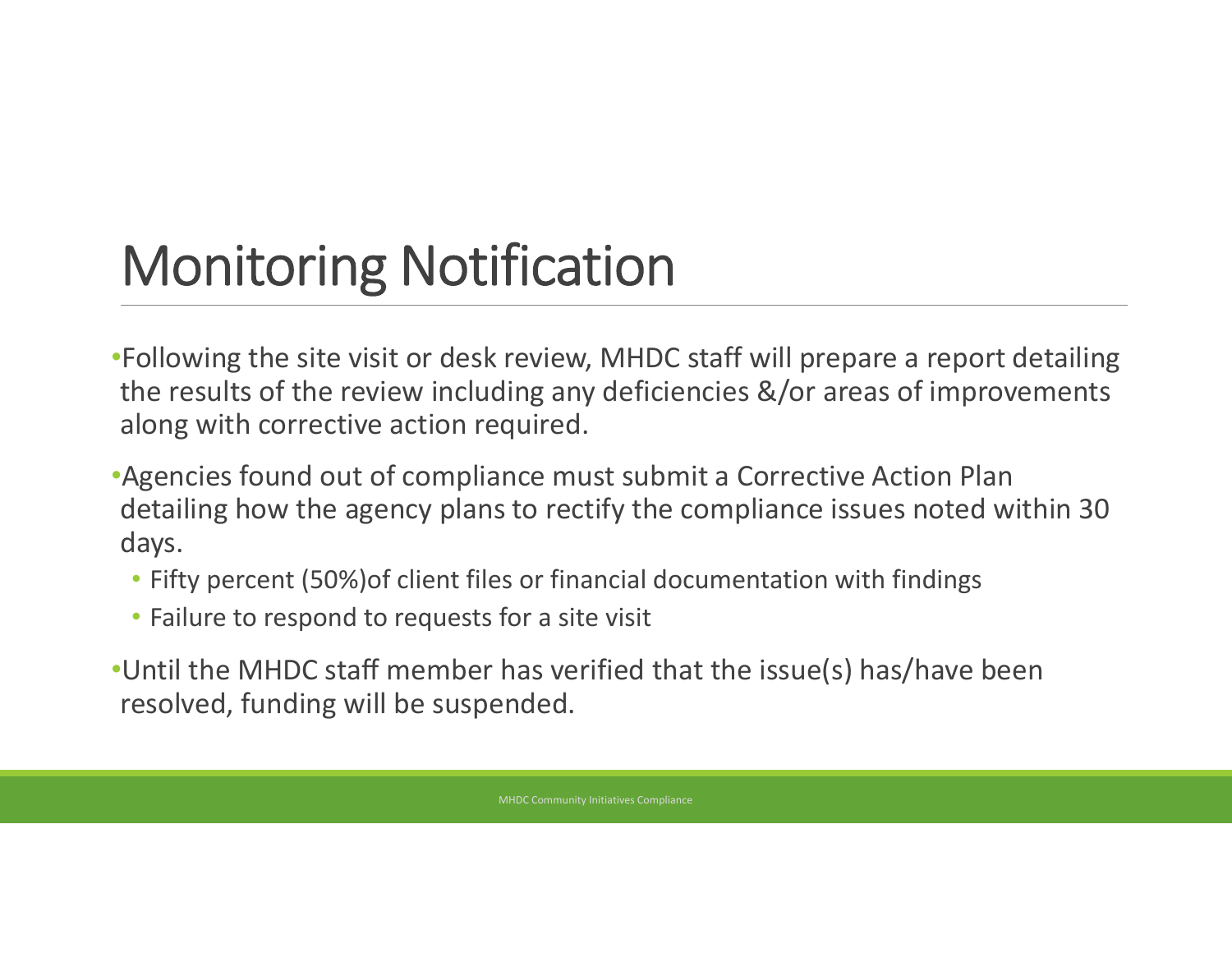## Best Practices

- Agency staff attending MHDC trainings and webinars
- Timely invoice and backup submissions as required
- Submit updates to any agency grant contact personnel
- Implement written policies and procedures following MHTF desk guide requirements
	- Use of current forms posted on the website
	- Verify current income limits are in use to qualify clients
	- Proper income calculation methods utilized
	- Proper documentation and verification of client homelessness status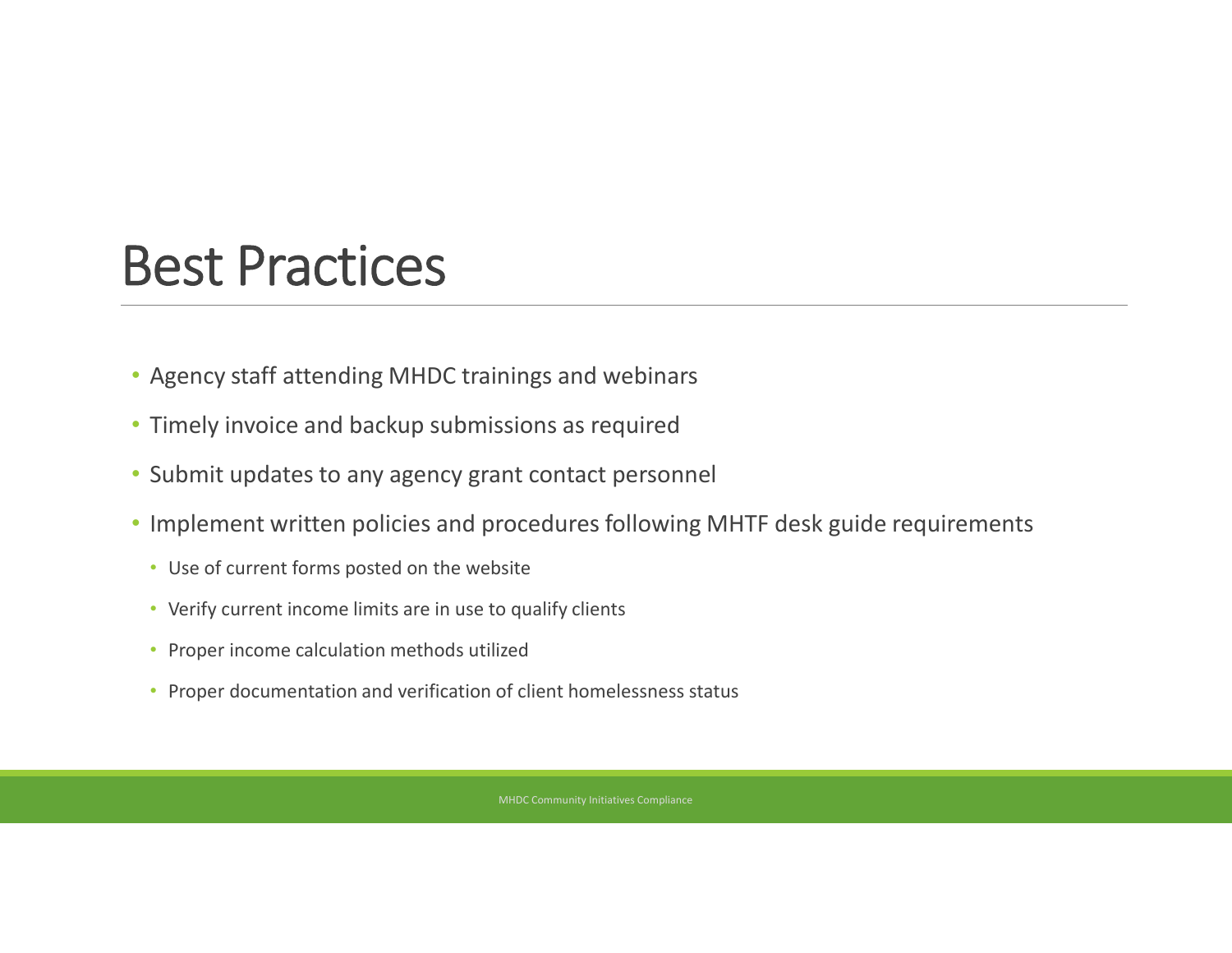## Non-Compliance

- More than one-half of files reviewed during on-site compliance visit contained findings
- Files were unable to be reviewed during the site visit
- Files were not produced within 15 minute time frame
- Grantee will not schedule visit; after three attempts and no response from request sent within 15 days of date of request
- Grantee accommodations deemed to be unsafe or unsanitary; allegations of clients being put in danger by grantee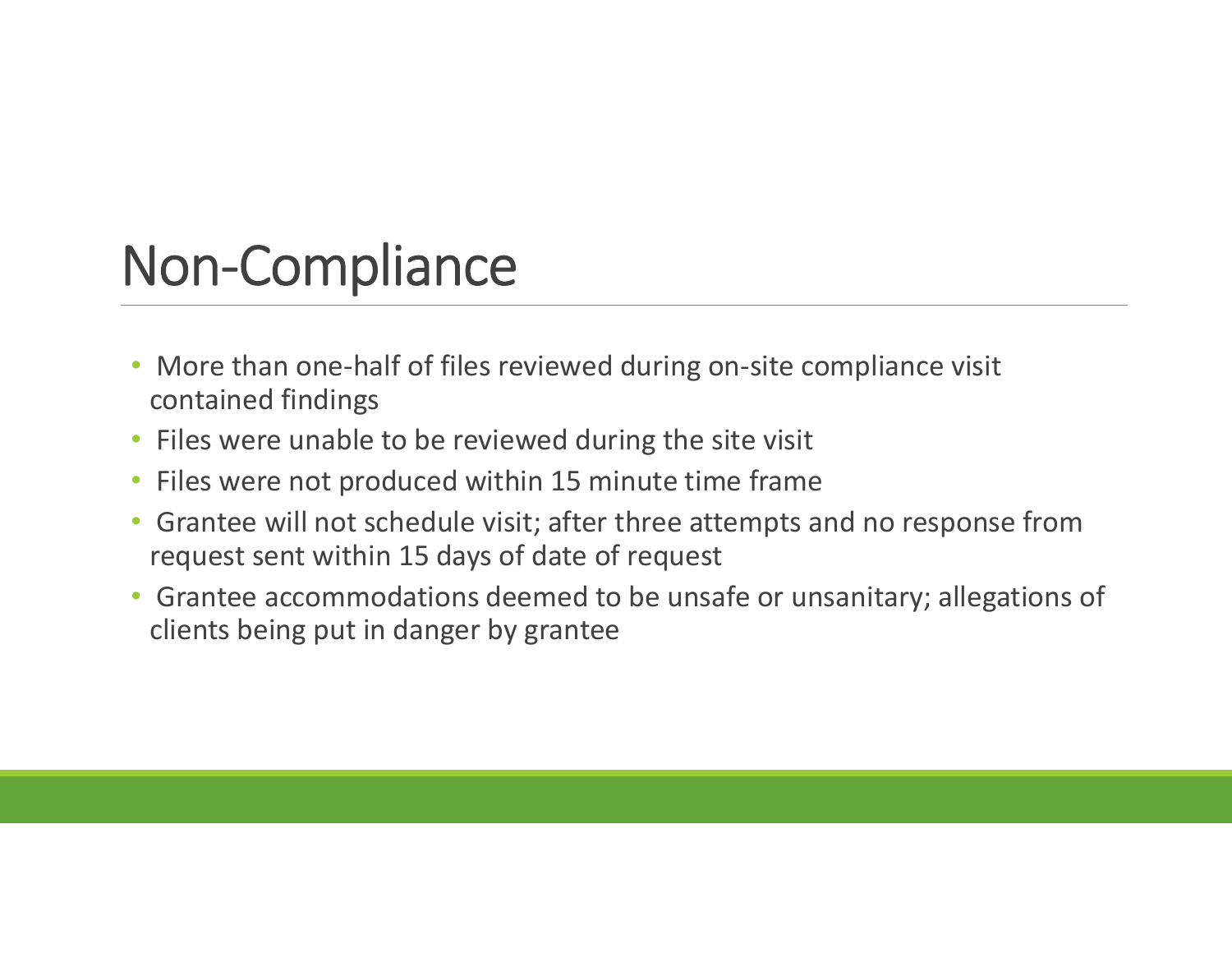# Common Errors/Findings

- Missing required forms &/or incorrect usage of forms
- Participants failing to disclose income information / inadequate intake application
- Missing household eligibility documentation, i.e. income and homelessness
	- Utilized funding for ineligible clients (HA must be literally homeless. EA must be at risk of homelessness) Both funds can be used for clients fleeing domestic violence.
	- Missing documentation of staff attempts to verify required information &/or sign forms
- Missing or late recertification(s)
- Utilizing net vs. gross income amounts &/or frequency of pay resulting in over income household
- Utilizing expenses incurred &/or paid outside the grant period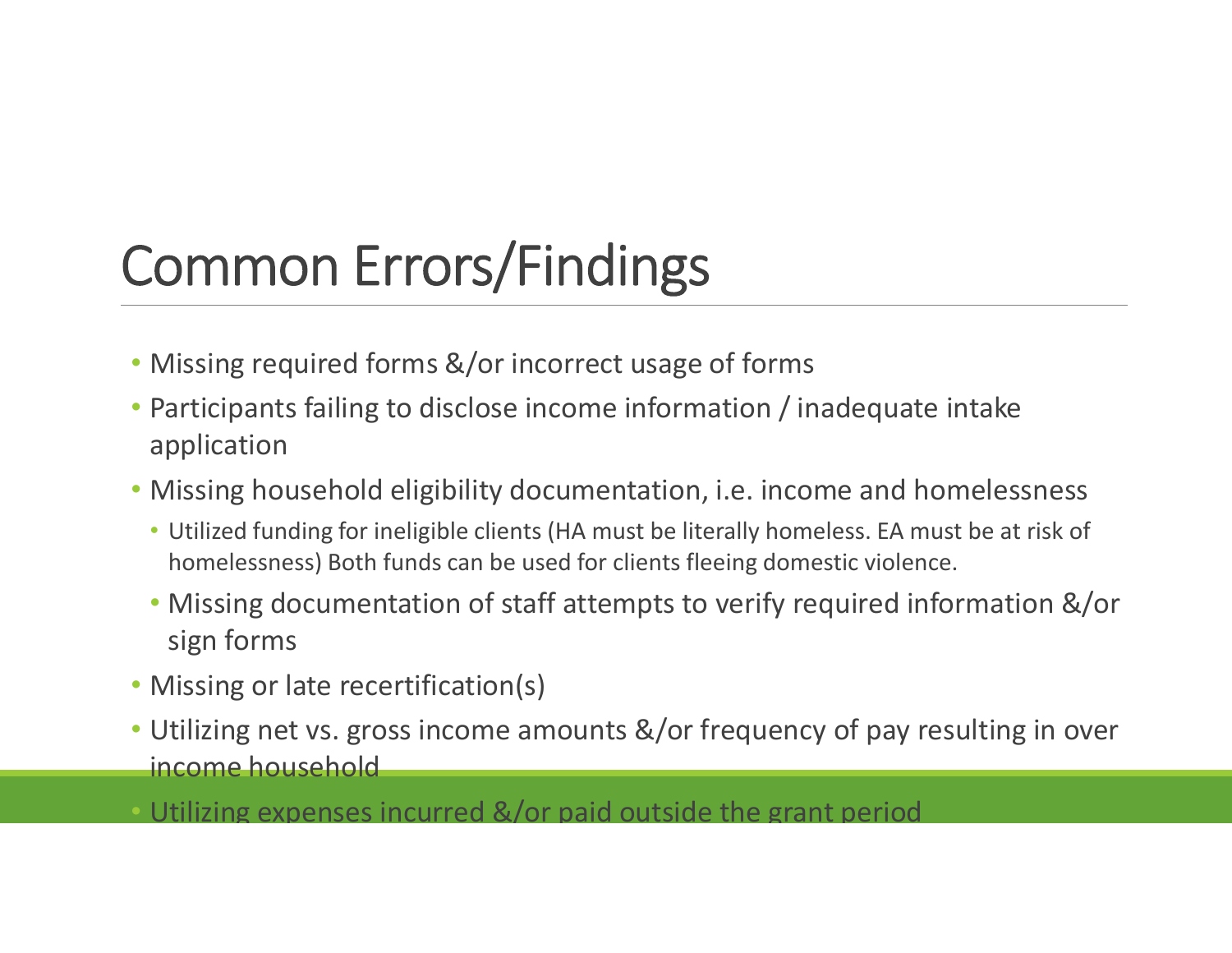## Replacement Backup

If ineligible expenses are found during a site visit, replacement backup must be submitted

Items required in the backup are:

- Replacement backup form. (http://www.mhdc.com/ci/documents/CI\_Replacement%20Back-Up%20Form.pdf)
- Copies of eligible expenses incurred within the grant period which have not previously been submitted for payment
	- Bill, invoice or other proof of expense
	- Proof of cleared payment
	- Household eligibility documentation, i.e. income and homelessness, program consent form, and intake application
	- Corrected HMIS or comparable database report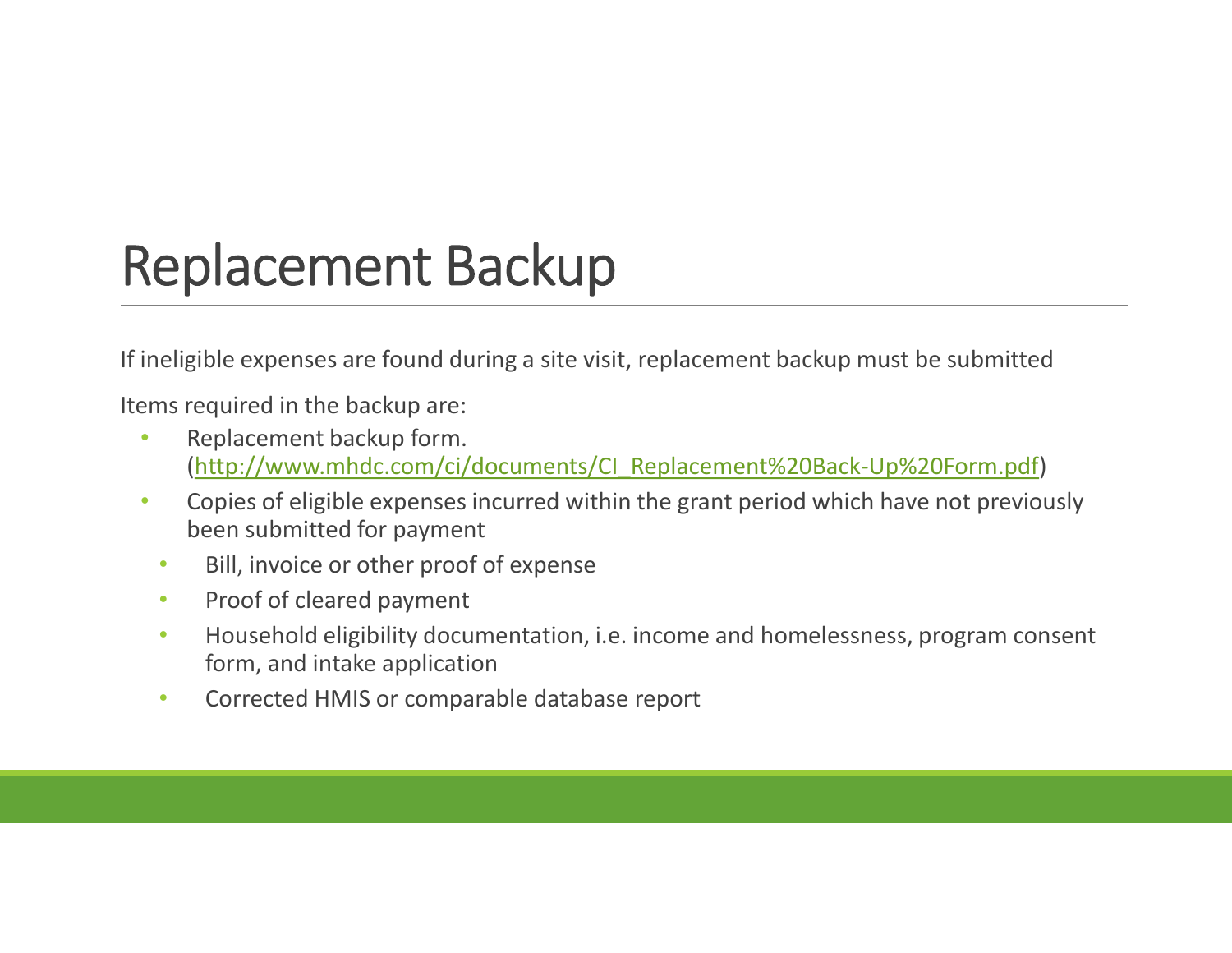#### Replacement Back-Up Form - Community Initiatives

Instructions: This form should be completed in order to replace ineligible expenses previously billed to a Missouri<br>Housing Development (MHDC) Community Initiatives grant (i.e., Emergency Solutions Grant, Missouri Housing<br>

| Agency                                      | Date                                                                                                     |
|---------------------------------------------|----------------------------------------------------------------------------------------------------------|
|                                             |                                                                                                          |
| <b>Grant Number</b>                         | Community Initiatives Program                                                                            |
|                                             |                                                                                                          |
| Total Amount of Direct Financial Assistance | <b>Total Administrative/Operating Expenses</b>                                                           |
|                                             |                                                                                                          |
| <b>Total Amount of Replacement Expenses</b> |                                                                                                          |
|                                             |                                                                                                          |
|                                             |                                                                                                          |
| eligibility of replacement expenses:        | The following supporting documentation should be submitted with this form in order for MHDC to determine |
| Revised HMIS report                         | Proof of need                                                                                            |
| Proof of household(s) income eligibility    | Proof of cost(s) incurred                                                                                |
| Consent form(s)                             | Proof of cleared payment(s)                                                                              |

I hereby certify that all information on this form is true, that I have collected and reviewed all required records to maintain, and that all expenses are authorized and meet the eligibility of the grant.

Authorized Signature #1 Date Authorized Signature #2 Date